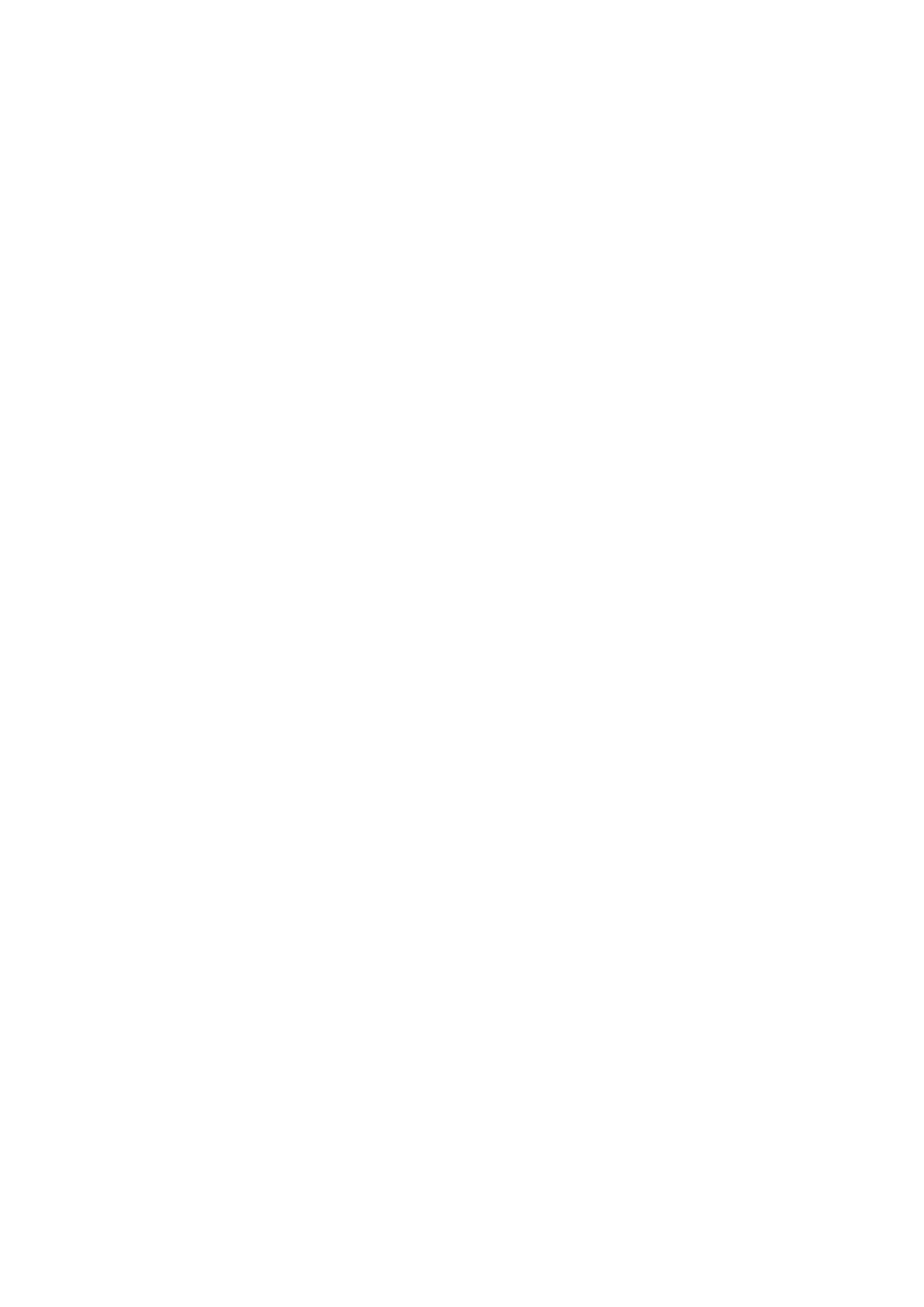

# **SUPPLY CHAIN MANAGEMENT BODY OF KNOWLEDGE**

First Edition: 2017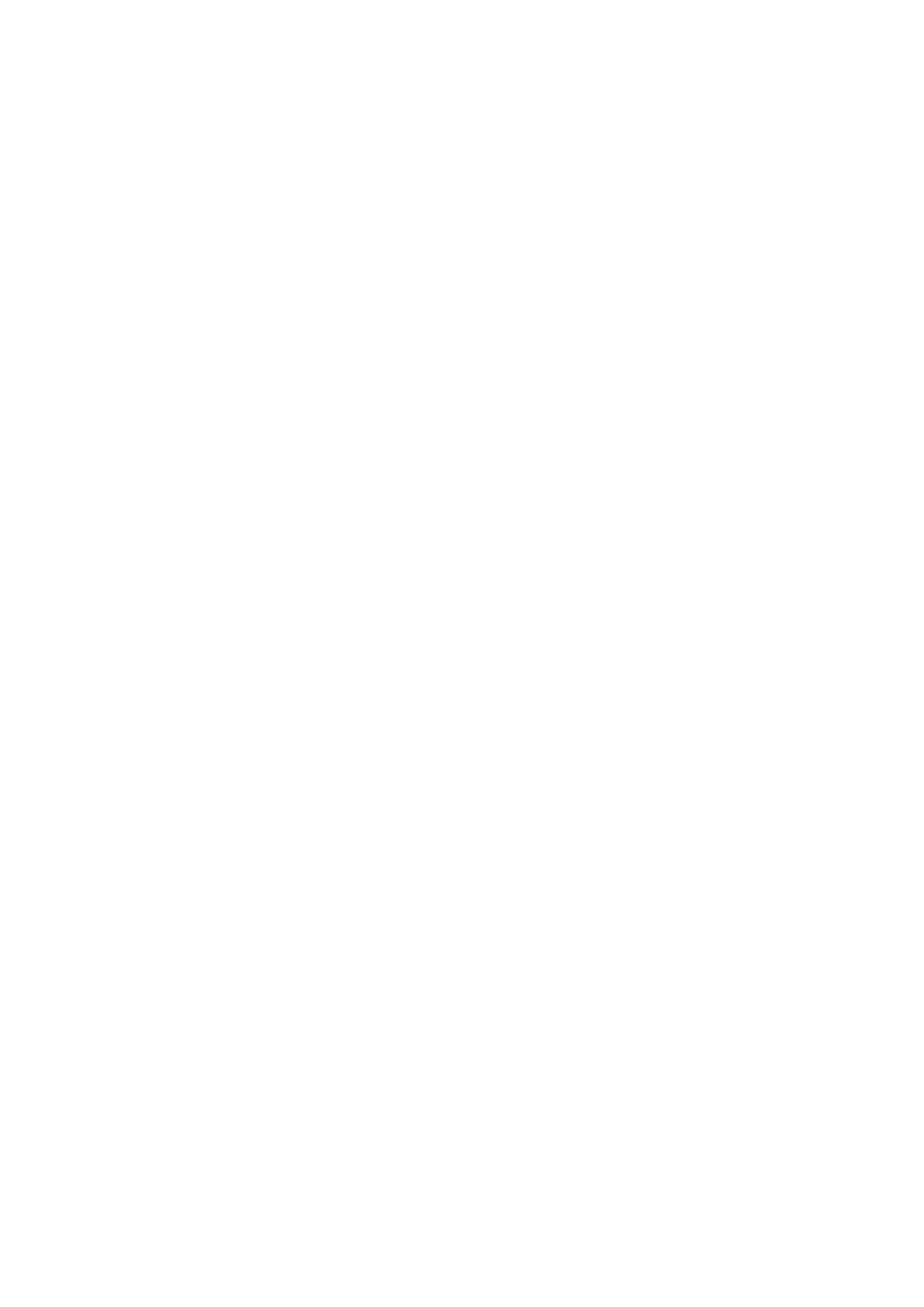# INDEX

 $\mathcal{L}_{\mathcal{A}}$ 

| 1 Preface                                                             | 8         |
|-----------------------------------------------------------------------|-----------|
| 2 Acknowledgement                                                     | 9         |
| 3 Introduction                                                        | $10 - 11$ |
| 3.1 ASCI Technical Committee                                          | 10        |
| 3.2 Using this Document                                               | 11        |
| 3.3 Authority                                                         | 11        |
| 3.4 Purpose                                                           | 11        |
| 3.5 Scope                                                             | 11        |
| 4 The Supply Chain Management Profession                              | 12        |
| 4.1 Definition of a Profession                                        | 12        |
| 4.2 Supply Chain Management as a Profession                           | 12        |
| 5 Knowledge Areas: ASCI SCMBOK                                        | $13 - 14$ |
| 5.1 Knowledge Area 1: Supply Chain Management                         | 14        |
| 5.2 Knowledge Area 2: Operations Management                           | 14        |
| 5.3 Knowledge Area 3: Logistics Management                            | 14        |
| 5.4 Knowledge Area 4: Supply Management                               | 14        |
| <b>6</b> Conclusion                                                   | 15        |
| <b>7</b> Appendix Part I: Supply Chain Management                     | $16 - 17$ |
| 7.1 Supply chain strategy                                             | 16        |
| 7.2 Supply chain management                                           | 16        |
| 7.3 Performance measurement system                                    | 16        |
| 7.4 Supply Chain Operations Reference (SCOR)                          | 16        |
| 7.5 Sustainability                                                    | 16        |
| 7.6 Risk management                                                   | 16        |
| 7.7 Inventory management                                              | 16        |
| 7.8 Supply management                                                 | 16        |
| 7.9 Supply chain planning                                             | 16<br>16  |
| 7.10 Demand management<br>7.11 Customer Relationship Management (CRM) | 16        |
| 7.12 Supplier Relationship Management (SRM)                           | 17        |
| 7.13 Logistics                                                        | 17        |
| 7.14 Supply chain design                                              | 17        |
| 7.15 Reverse logistics                                                | 17        |
| 7.16 Compliance                                                       | 17        |
| 7.17 Demand driven supply network                                     | 17        |
| 7.18 Supply chain technologies                                        | 17        |
| 7.19 Value chain                                                      | 17        |
| 7.20 Transaction channel                                              | 17        |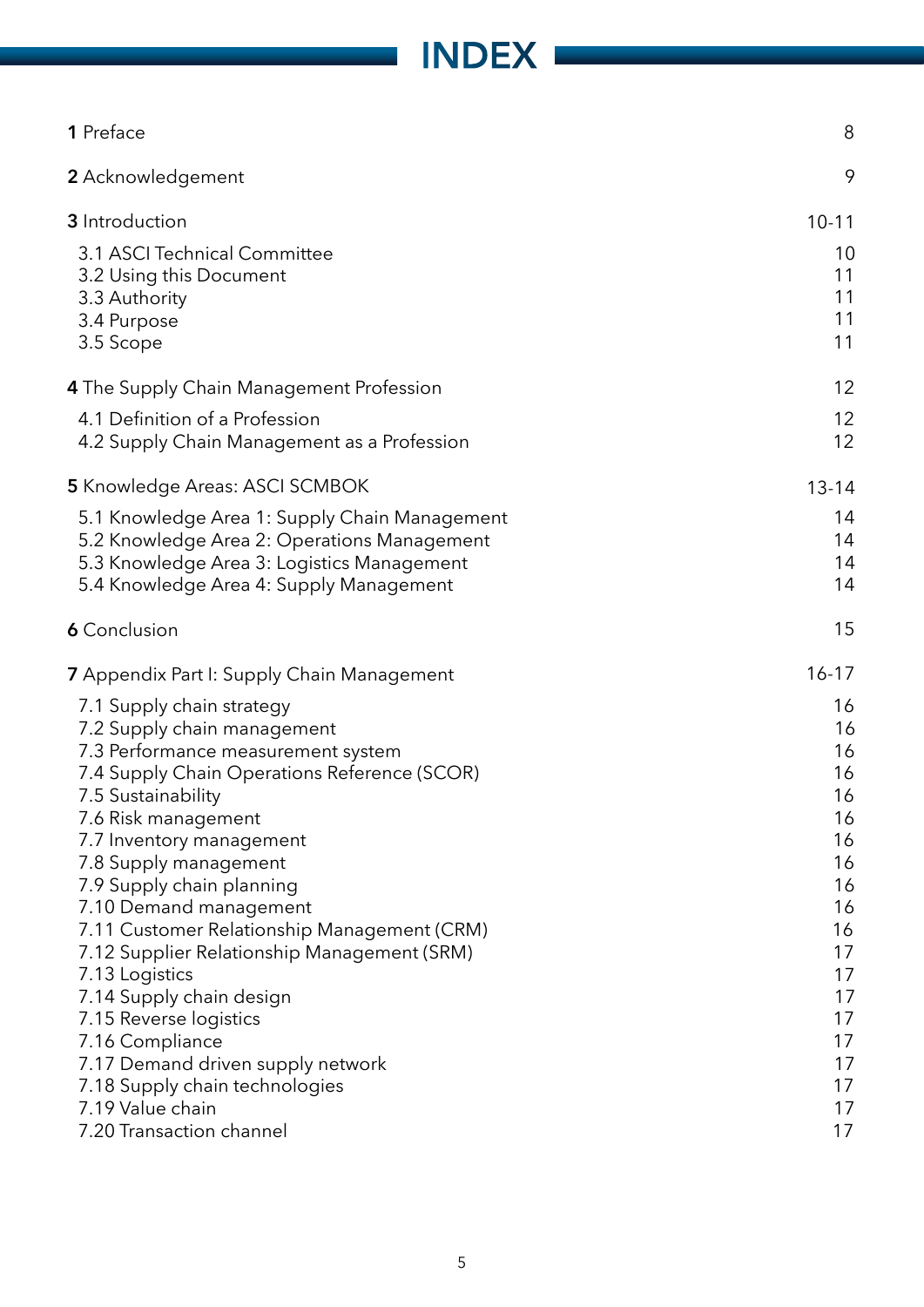# INDEX

| <b>8</b> Appendix Part II: Operations Management | $18 - 19$ |
|--------------------------------------------------|-----------|
| 8.1 Operations strategy                          | 18        |
| 8.2 Operations management                        | 18        |
| 8.3 Manufacturing planning & control system      | 18        |
| 8.4 Manufacturing environments                   | 18        |
| 8.5 Process manufacturing                        | 18        |
| 8.6 Service industry                             | 18        |
| 8.7 Enterprise Resource Planning                 | 18        |
| 8.8 Inventory management                         | 18        |
| 8.9 Supply chain management                      | 18        |
| 8.10 Distribution                                | 18        |
| 8.11 Capacity management                         | 18        |
| 8.12 Demand forecasting                          | 18        |
| 8.13 Operations scheduling                       | 19        |
| 8.14 Performance measurement system              | 19        |
| 8.15 Management information systems              | 19        |
| 8.16 Industrial engineering                      | 19        |
| 8.17 Process engineering                         | 19        |
| 8.18 Materials management                        | 19        |
| 8.19 Supplier relationship management            | 19        |
| 8.20 Demand driven supply network                | 19        |
| 8.21 Purchasing                                  | 19        |
| 8.22 Quality                                     | 19        |
| 8.23 Accounting                                  | 19        |
| 9 Appendix Part III: Logistics Management        | $20 - 21$ |
| 9.1 Logistics Management                         | 20        |
| 9.2 Logistics strategy                           | 20        |
| 9.3 Inventory management                         | 20        |
| 9.4 Warehouse management                         | 20        |
| 9.5 Order management                             | 20        |
| 9.6 Materials handling                           | 20        |
| 9.7 Packaging                                    | 20        |
| 9.8 Global logistics                             | 20        |
| 9.9 Reverse logistics                            | 20        |
| 9.10 Logistics network design                    | 20        |
| 9.11 Transportation                              | 20        |
| 9.12 Demand management                           | 20        |
| 9.13 Capacity planning                           | 21        |
| 9.14 Sourcing and procurement                    |           |
|                                                  |           |
|                                                  | 21        |
| 9.15 Customer service management                 | 21        |
| 9.16 Risk management                             | 21        |
| 9.17 Sustainability                              | 21        |
| 9.18 Management information systems              | 21        |
| 9.19 Performance measurement system              | 21        |
| 9.20 Supply chain management                     | 21        |
| 9.21 Procurement                                 | 21        |
| 9.22 Logistic cost concept<br>9.23 Regulations   | 21<br>21  |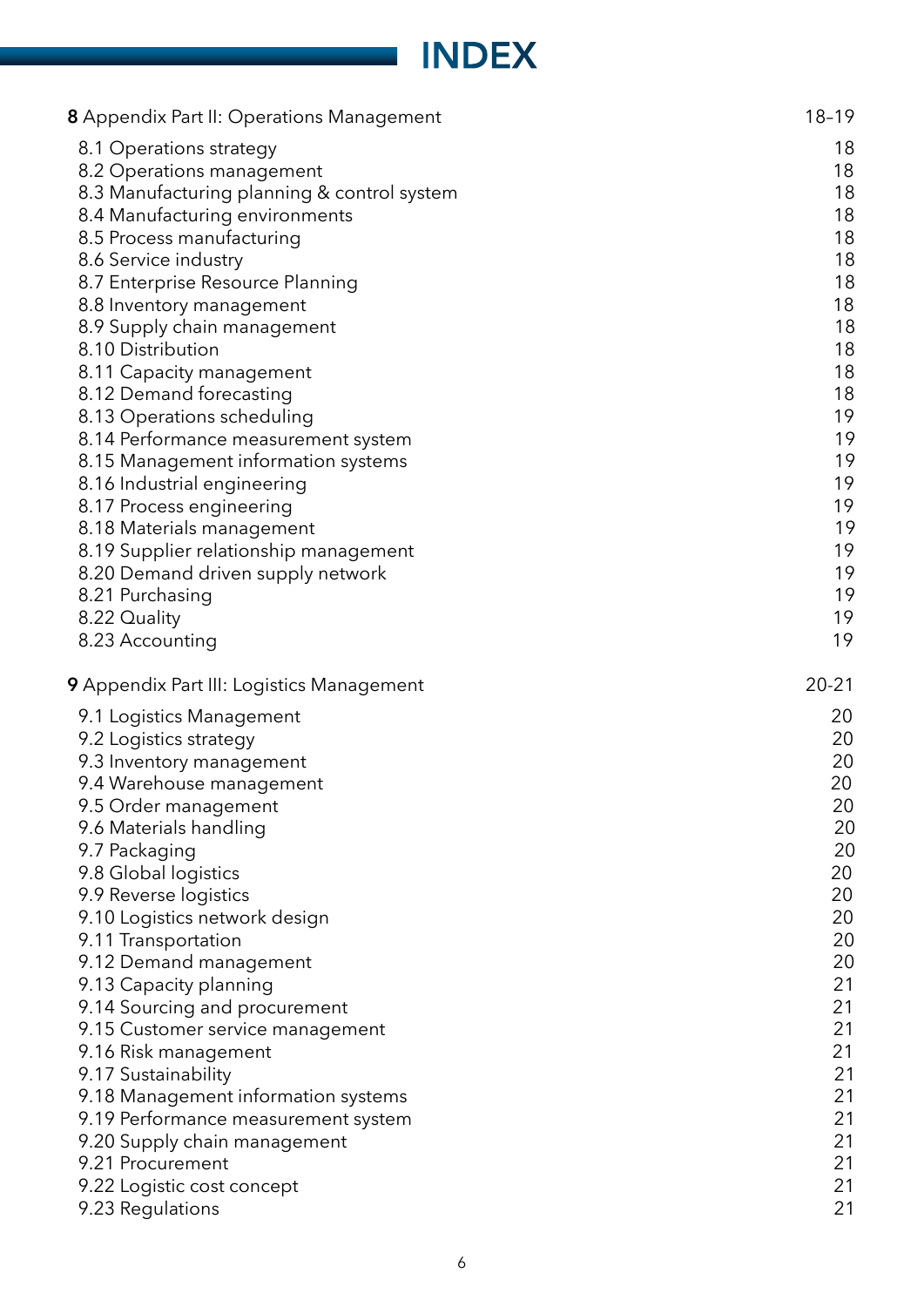# **INDEX**

| 9.24 Continuous improvement<br>9.25 Distribution | 21<br>21  |
|--------------------------------------------------|-----------|
| <b>10</b> Appendix Part IV: Supply Management    | $22 - 23$ |
| 10.1 Supply management                           | 22        |
| 10.2 Contract management                         | 22        |
| 10.3 Negotiation                                 | 22        |
| 10.4 Supplier relationship management            | 22        |
| 10.5 Sourcing                                    | 22        |
| 10.6 Forecasting                                 | 22        |
| 10.7 Logistics                                   | 22        |
| 10.8 Inventory management                        | 22        |
| 10.9 Project management                          | 22        |
| 10.10 Product development                        | 22        |
| 10.11 Quality                                    | 22        |
| 10.12 Risk                                       | 23        |
| 10.13 Compliance                                 | 23        |
| 10.14 Corporate social responsibility            | 23        |
| 10.15 Budgeting                                  | 23        |
| 10.16 Cost management                            | 23        |
| 10.17 Supply financing strategies                | 23        |
| 10.18 Performance measurement system             | 23        |
| 10.19 Planning                                   | 23        |
| 10.20 Leadership                                 | 23        |
| 11 Glossary of Acronyms                          | 24        |
| <b>12 Glossary of Acronyms</b>                   | 25        |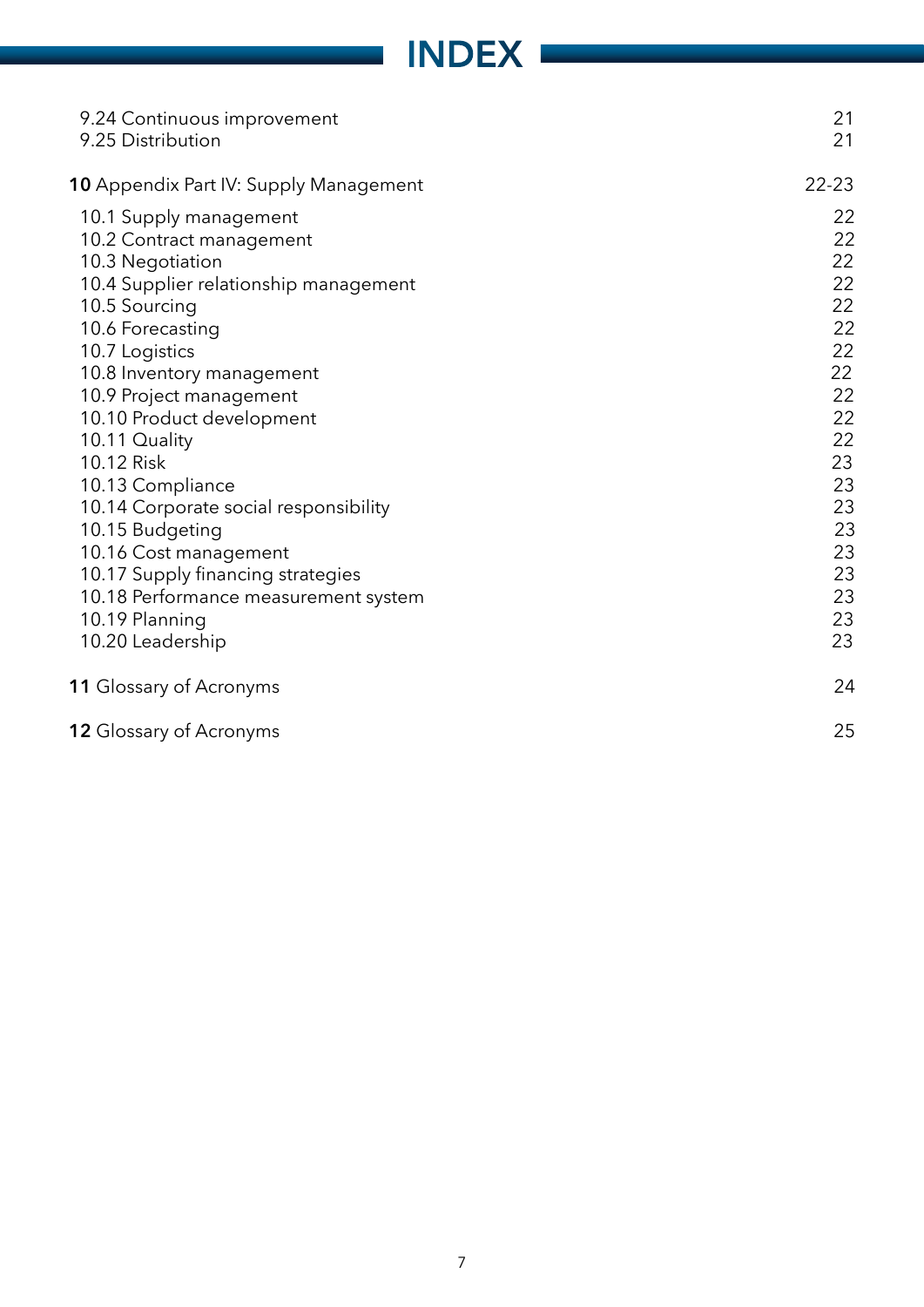# 1 Preface

This ASCI Supply Chain Management Body of Knowledge (SCMBoK) is a result of, valued review and inputs from both Industry, Academia, and ASCI's global certification partners.

The key objective of the ASCI SCMBoK is to set a foundation for Supply Chain Management that could unify the Australasian Supply Chain Community towards a set of accepted and agreed upon standards and nomenclatures pertaining to Supply Chain Management. It provides a knowledge reference within the Supply Chain Management domain and subject areas, which is generally agreed as both essential and generally known.

The ASCI SCMBoK is the frst step in an ongoing collaborative process of refnement towards a regionally accepted ontology for the Supply Chain Management domain. It is more than simply a collection of terms, a professional reading list or a description of professional functions. It is also more than a collection of information.

I am excited to also confrm that ASCI is moving forward with its strategy to Professionalise Supply Chain Management by forming the foundations of the Professional Registration of Supply Chain Managers in Australia. Both the establishment of a formal Complaints and Disciplinary System and regular industry risk reviews with insurers to determine professional indemnity have been established.

Please join me in sharing this First Edition of ASCI SCMBoK with your organisation and supply chain network to ensure it is well utilised and referenced.

Warm regards,

More

Dr. Pieter Nagel CEO Australasian Supply Chain Institute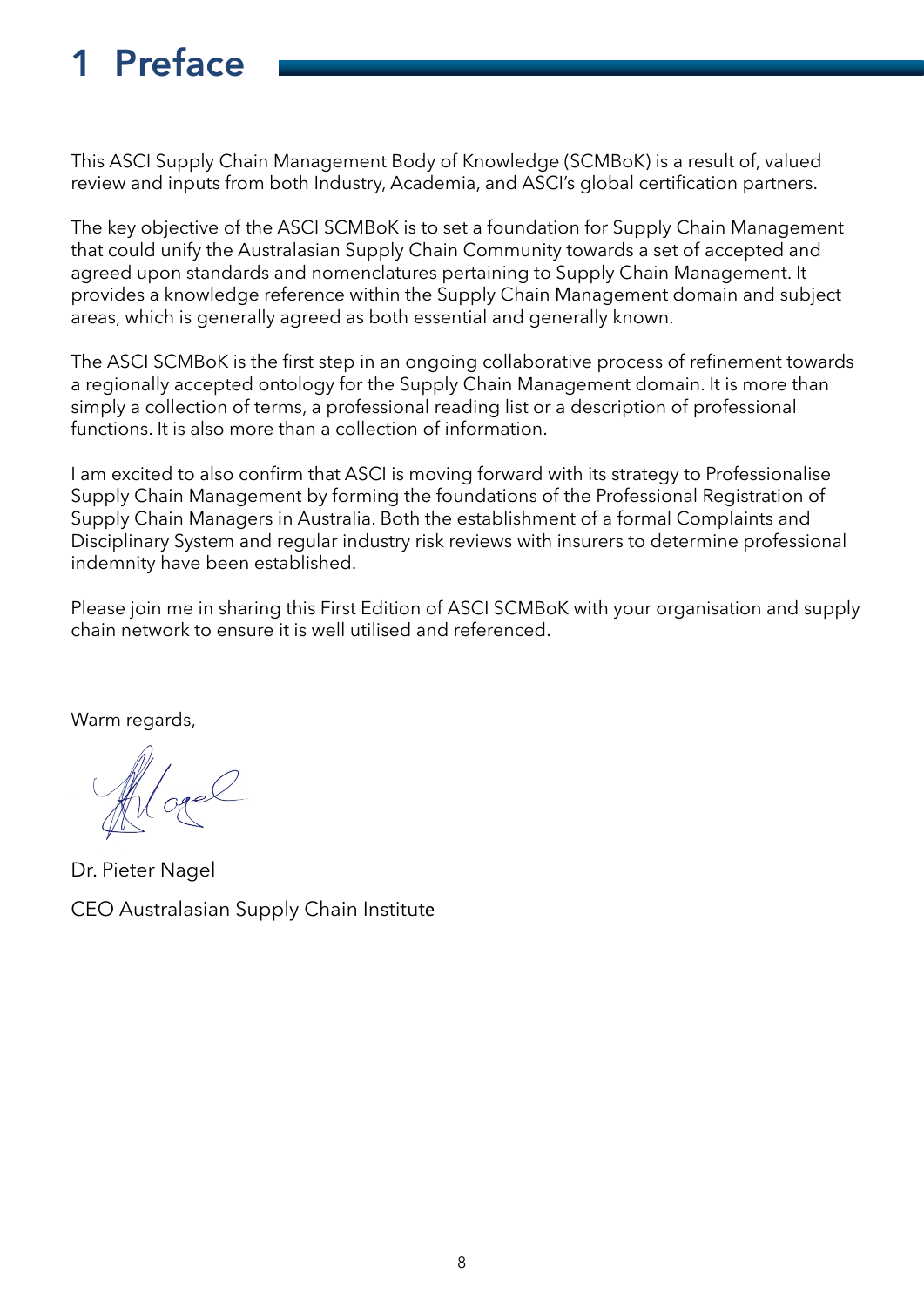# 2 Acknowledgement

The ASCI SCMBoK would not have been possible without the generosity of ASCI's global certifcation partners APICS, Demand Driven Institute (DDI) and Institute for Supply Management (ISM). Through each of these trusted and long standing partnerships, ASCI has entered into license agreements to utilise their Bodies of Knowledge. As a result, vital global content has been incorporated into the ASCI SCMBoK.

ASCI will continue to work with its international partners to retain the integrity of this document and ensure its ongoing alignment with global Supply Chain Management Bodies of Knowledge.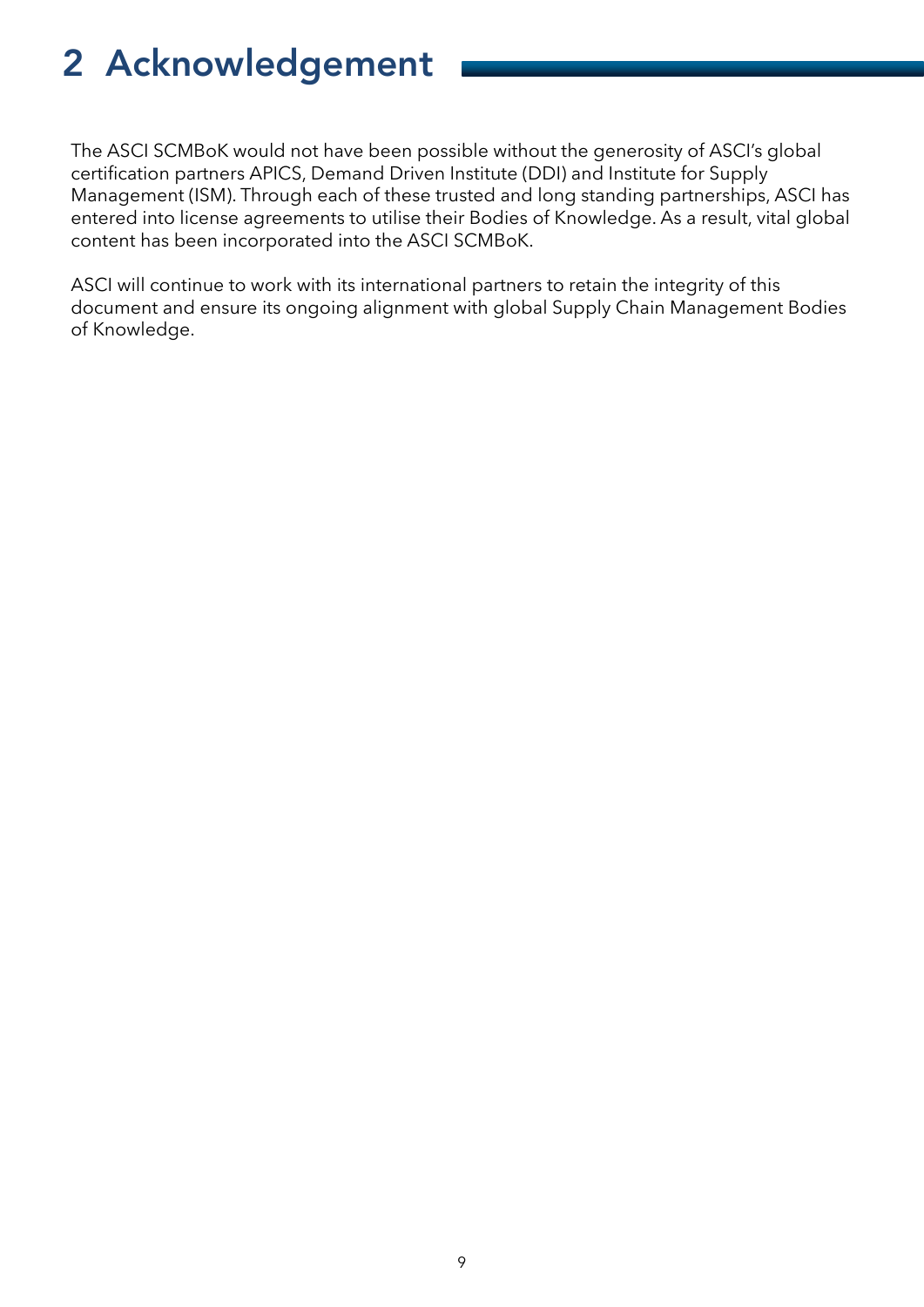# 3 Introduction

The ASCI Supply Chain Management Body of Knowledge (ASCI SCMBoK) is a complete set of concepts, terms and activities that make up the supply chain management domain. In the case of the ASCI SCMBoK, these have been constructed in collaboration with industry and academia and with ASCI's global certification partners.

A body of knowledge (BoK) is the complete set of concepts, terms and activities that make up a professional domain, as defined by the relevant learned society or professional association<sup>1</sup>. It is a type of knowledge representation by any knowledge organisation<sup>2</sup>.

A body of knowledge is the accepted ontology for a specific domain. The ASCI SCMBoK is based on the ASCI Supply Chain Management Model which has four key components, each containing a prescribed aggregation of knowledge in that particular component which is considered required in those areas.

These four key components are:

- PART 1: Supply Chain Management
- PART 2: Operations Management
- PART 3: Logistics Management
- PART 4: Supply Management

One of the key objectives of the ASCI SCMBoK to set a base that could unify the Australasian Supply Chain Community towards a set of accepted and agreed upon standards and nomenclatures pertaining to Supply Chain Management. It provides a set of knowledge within Supply Chain Management domain and subject areas, which is generally agreed as both essential and generally known.

The ASCI SCM Bok is the first step in an ongoing consultative process of refinement towards a regionally accepted ontology for the Supply Chan Management Domain.

# 3.1 ASCI Technical Committee

The ASCI Board has also established the ASCI Technical Committee as a Subcommittee of and an advisory body to the ASCI Board, to:

- oversee the ASCI Supply Chain Management Body of Knowledge
- create the applicable review/consultation procedures and technical advisory structures
- review requests for advisory opinions; and
- review technical requirements and make recommendations to the Board

<sup>1</sup> https://en.m.wikipedia.org/wiki/Body\_of\_knowledge#cite\_note-Oliver\_2012-1<br>2 https://en.m.wikipedia.org/wiki/Knowledge\_organization

https://en.m.wikipedia.org/wiki/Knowledge\_organization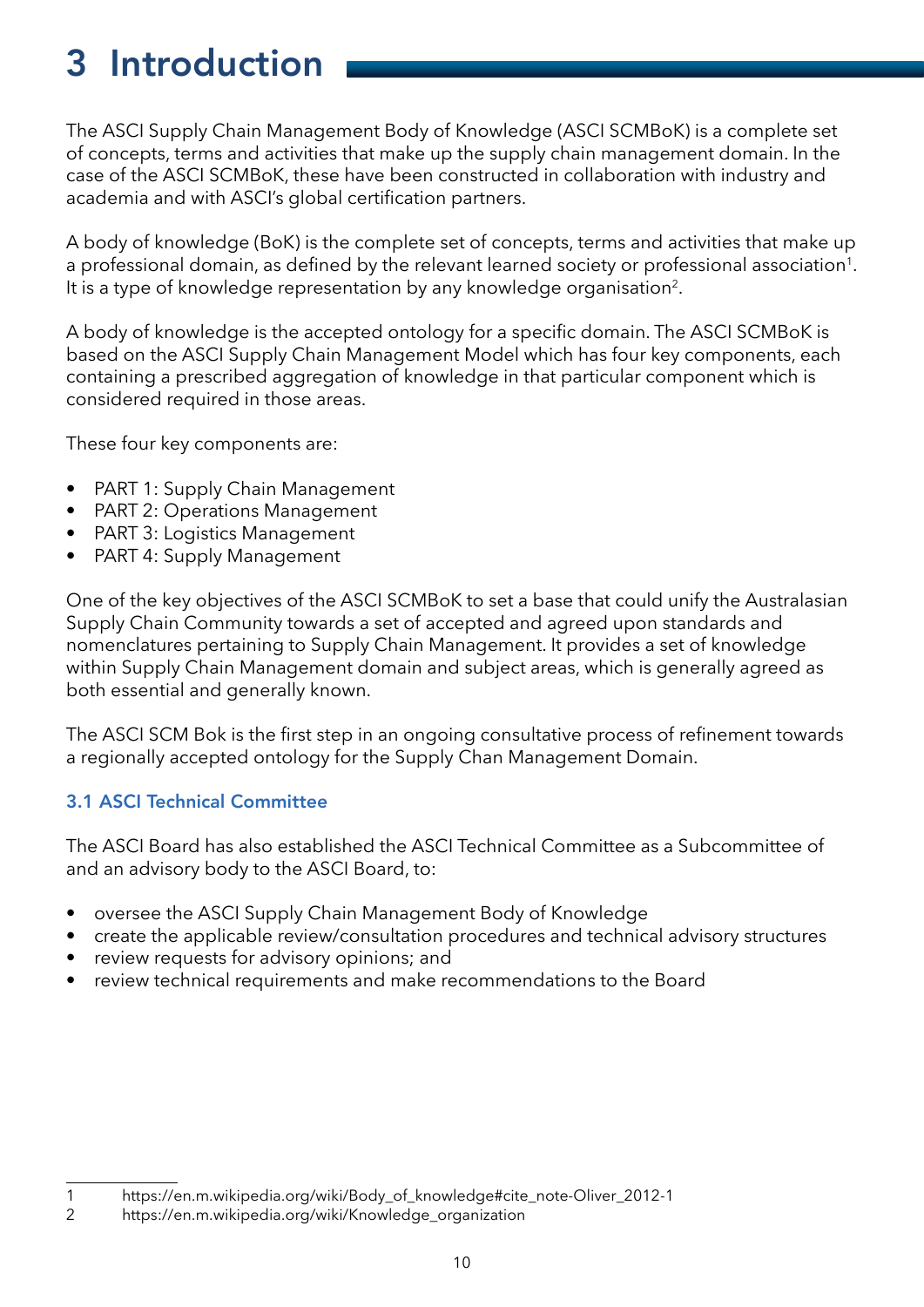# 3.2 Using this Document

The ASCI SCMBoK has been developed as a knowledge framework for assessing capability across a variety of contexts such as the education system and professional practice within the industry.

The development of this document rested heavily on the APICS BoK and other knowledge frameworks such as the Demand Driven Institute and the Institute for Supply Management.

To maintain currency of the ASCI SCMBOK through other knowledge frameworks referenced in the "References" section of this document. The purpose of this approach is to enable the ASCI SCMBoK to be updated regularly should one of these other frameworks be modifed, providing interim updates of the ASCI SCMBoK outside of its own maintenance and update cycle.

# 3.3 Authority

The ASCI Board has the full authority of the ASCI SCM Body of Knowledge and delegated the authority for the oversight, review and continuous improvement/refinement of the ASCI SCM Body of Knowledge (ASCI SCMBoK) to the ASCI Technical Committee, which is a subcommittee of the ASCI Board and an advisory body, appointed by the ASCI Board.

# 3.4 Purpose

The ASCI SCMBoK is used by the ASCI Technical Committee to advise the ASCI Board on all matters involving the ASCI Supply Chain Management Body of Knowledge including its interaction with academic and other outside educations organisations.

### 3.5 Scope

The ASCI SCMBoK is used by ASCI for the endorsement of degree and post-graduate degree programs of study (where applicable), for assessing capability through the ASCI Professional Pathways and assessments of Continuous Professional Development offerings to ensure that those contribute to the purpose of the ASCI CPD Program.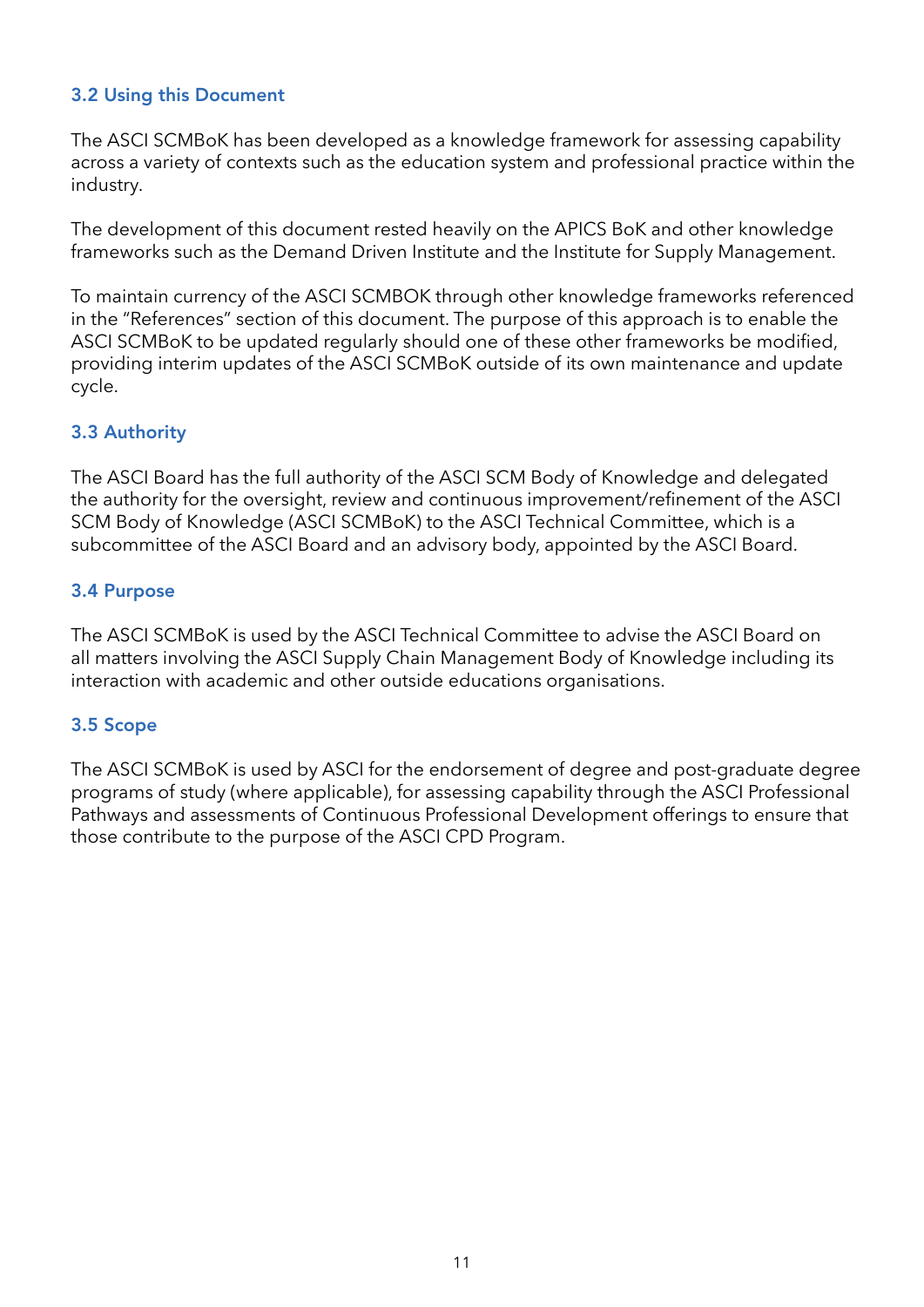# 4 The Supply Chain Management Profession

# 4.1 Defnition of a Profession

Professions Australia defines a profession as being:

"... a disciplined group of individuals who adhere to ethical standards and who hold themselves out as, and are accepted by the public as possessing special knowledge and skills in a widely recognised body of learning derived from research, education and training at a high level, and who are prepared to apply this knowledge and exercise these skills in the interest of others $^{\prime\prime}$ <sup>3</sup>

# 4.2 Supply Chain Management as a Profession

Given the pervasiveness of Supply Chain Management enabling all business operations, it is problematic to definitively define the SCM profession.

Professionals purport to have specialist skills which can be relied upon. Consequently, legislation will require that a Professional exercises the required skill to an appropriate level expected by that profession.

Any negative consequence to the organisation arising from neglect by the Professional to exercise the required level of skill may mean that a legal judgement could be made against them if their lack of professionalism caused loss to others.

Professional Standards Schemes are legal instruments that bind occupational associations such as ASCI to monitor and improve the professional standards of their members in order to protect stakeholders across the Supply Chain.

In Australasia, Supply Chain Managers do not require a licence to manage the supply chain. To provide a form of regulation for the profession, ASCI is working on developing professional standards for Supply Chain Managers.

Requirements of ASCI to participate in such professional standards scheme include having the following systems in place:

Admission requirements to the association:

- A Code of Ethics
- A publicly accessible Complaints and Discipline process
- Continuing Professional Development (i.e. continuing occupational education) of its members
- Compulsory standards for Professional Indemnity Insurance for all its members, up to a specifed level of liability
- Risk Management systems that monitor all of the above, and track claims made against any members
- An Industry-agreed Supply Chain Management Body of Knowledge

ASCI is the only organisation working with the Professional Standards Authority (PSA) in pursuit of Federal legislation for Supply Chain Management as a formal profession, accessible to industry via a Professional Registration Examination based on the Supply Chain Management Body of Knowledge.

<sup>3</sup> Defnition from Professions Australia website http://www.professions.com.au/about- us/ what-is-a-professional, accessed 11/06/15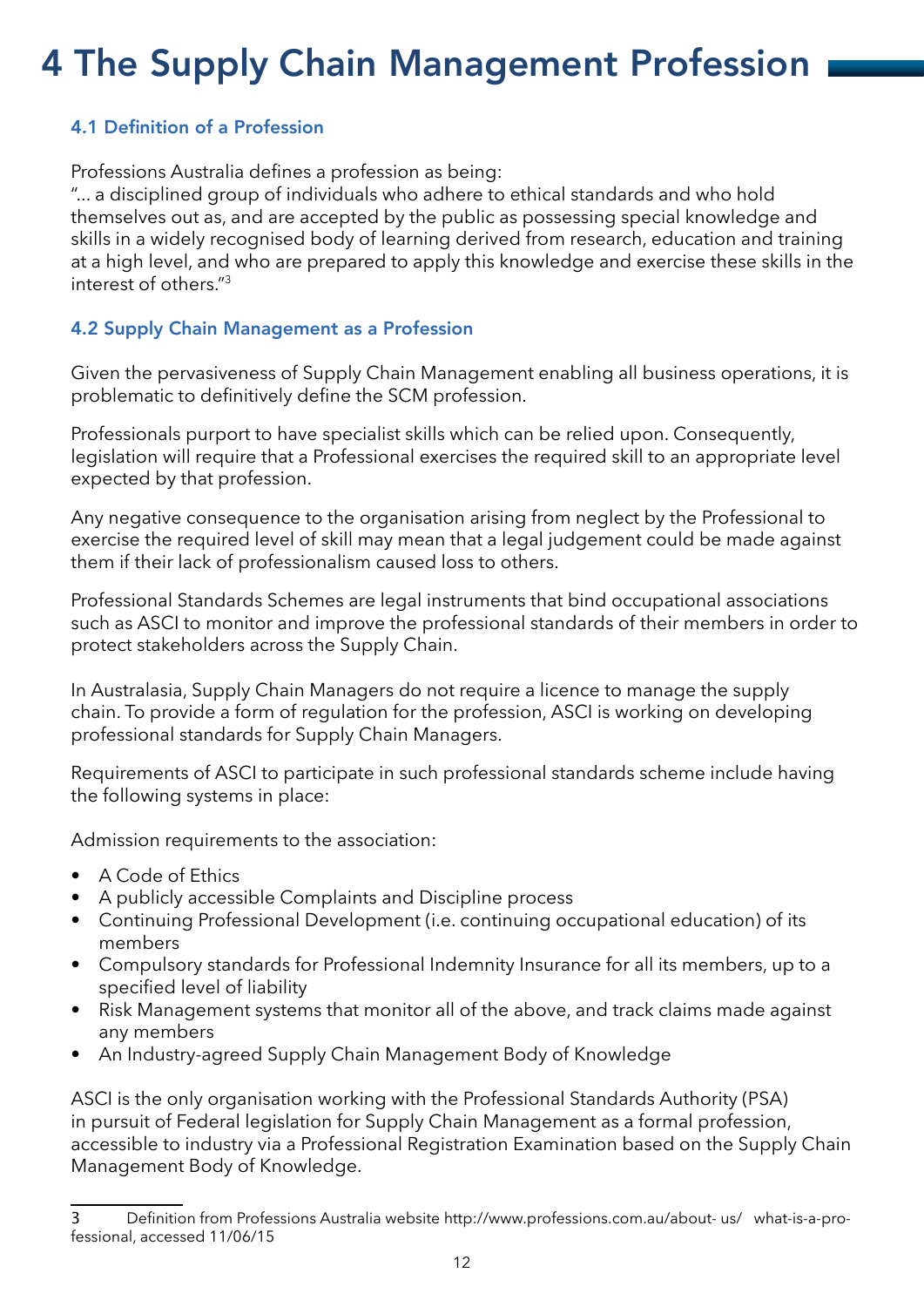# 5 Knowledge Areas: ASCI SCMBOK

The historical entry point into a profession is not through relevant degrees. Only relatively recently has supply chain related degrees being offered by tertiary institutions. Since Supply Chain Management is a highly multi-functional process, a structured Supply Chain Management Body of Knowledge did not exist in Australasia and the knowledge has been evolving over time. This document now consolidates this evolutionary process into a structured Supply Chain Management Body of Knowledge.

The SCMBoK addresses this evolutionary process by ensuring all persons seeking professional membership of the ASCI hold an in-depth understanding of the skills and knowledge areas common to all SCM professional occupations.

These core knowledge areas are:

- Supply Chain Management
- Operations Management
- Logistics Management
- Supply Management

Independent of any specific SCM role, as a minimum, a SCM Professional is expected to hold a conceptual understanding of each of these four areas.

The ASCI SCMBoK is used in two ways to support accreditation, endorsements and certification processes. It provides:

- Essential Core Supply Chain Management Knowledge required for any Supply Chain Management Professional. This includes Supply Chain Management Professional Knowledge and Supply Chain Management Problem Solving.
- General Supply Chain Management Knowledge which provides professionals with a breadth of understanding of the Supply Chain Management industry regardless of his/ her Supply Chain Management job role. This includes Operations Management, Logistics Management, and Supply Management.

In this context, the ASCI SCMBoK is based on the ASCI Supply Chain Management Model as below.

It is expected that these knowledge areas will need to be addressed at multiple levels in different stages of professional development. The very nature of professional work means that some knowledge and skills are best developed through experience and that understanding of this experience needs to be demonstrated to these knowledge areas.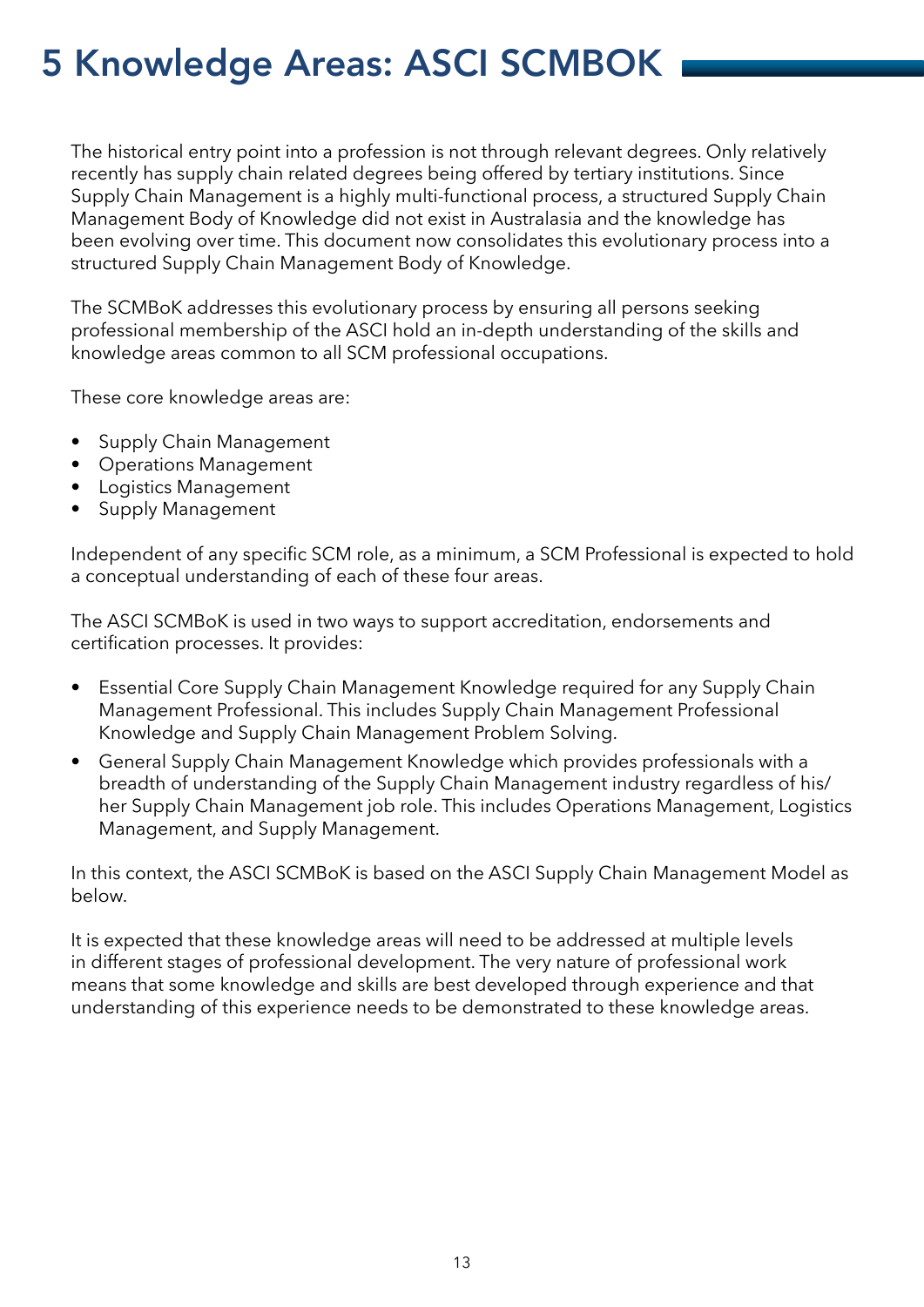# **ASCI Supply Chain Management Framework**

The ASCI Supply Chain Management Framework is built upon three pillars of supply chain management.



# 5.1 Knowledge Area 1: Supply Chain Management

Definition: "Supply Chain Management is a multidisciplinary approach towards a costeffective availability, both physically and operationally, of goods and services, against information, funds, through the optimisation and integration of the capacities, interfaces, processes and functions across and between major business functions and processes both within and among companies, such to maximise customer value and gain a competitive advantage in the marketplace" © Australasian Supply Chain Institute

### 5.2 Knowledge Area 2: Operations Management

Definition: "Operations Management refers to the administration of business practices to create the highest level of efficiency possible within an organisation. It is concerned with converting materials and labour into goods and services as efficiently as possible to maximise the profit of an organisation" © Investopedia

#### 5.3 Knowledge Area 3: Logistics Management

Definition: "Logistics Management is a supply chain component that is used to meet customer demands through the planning, control and implementation of the effective movement and storage of related information, goods and services from origin to destination" © Techopedia

#### 5.4 Knowledge Area 4: Supply Management

Definition: "The identification, acquisition, access, positioning, management of resources and related capabilities the organisation needs or potentially needs in the attainment of its strategic objectives" © Institute for Supply Management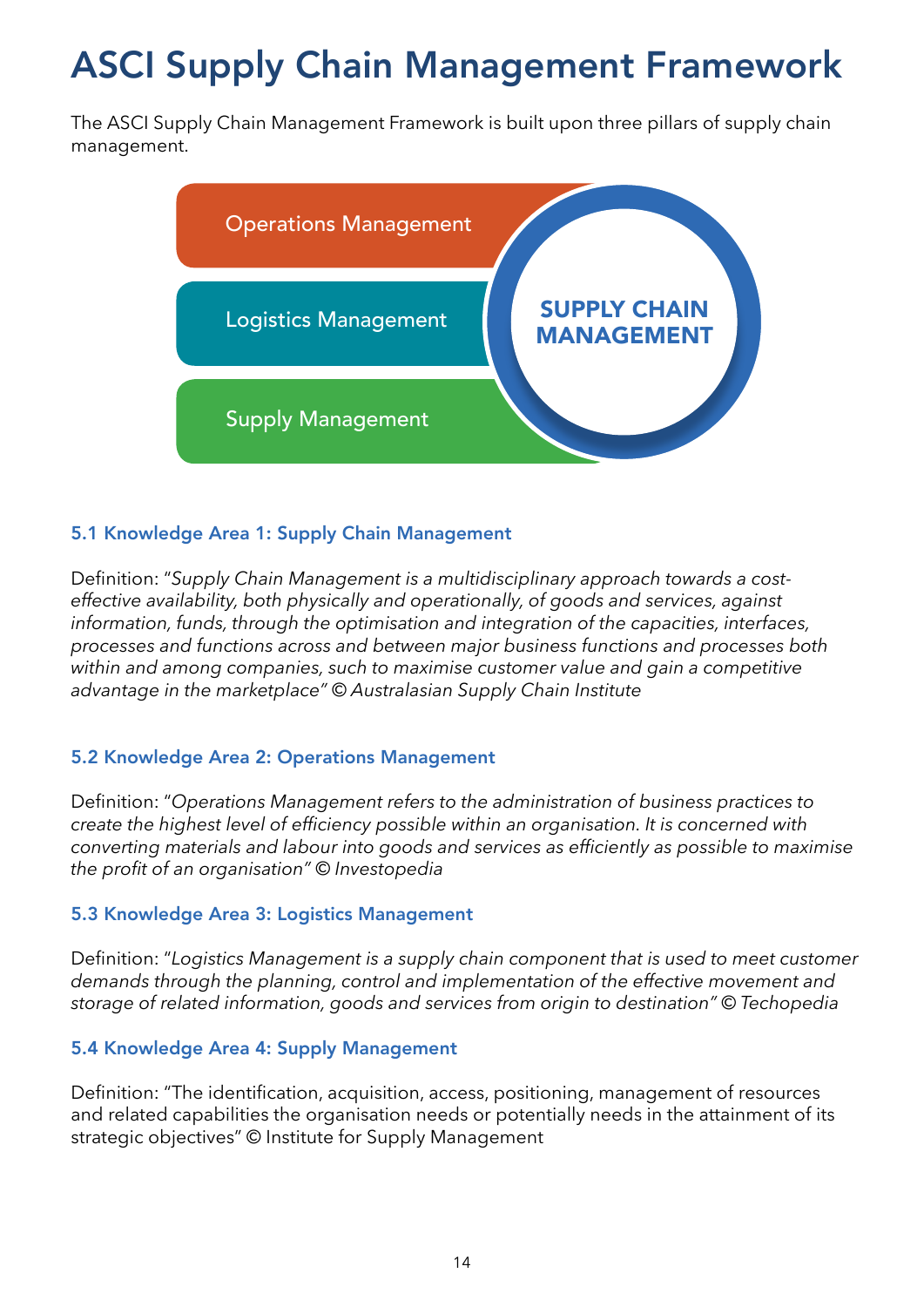# 6 Conclusion

A key objective of the ASCI SCMBoK to set a foundation for Supply Chain Management that could unify the Australasian Supply Chain Community towards a set of accepted and agreed upon standards and nomenclatures pertaining to Supply Chain Management.

It provides a knowledge reference within Supply Chain Management domain and subject areas, which is generally agreed as both essential and generally known.

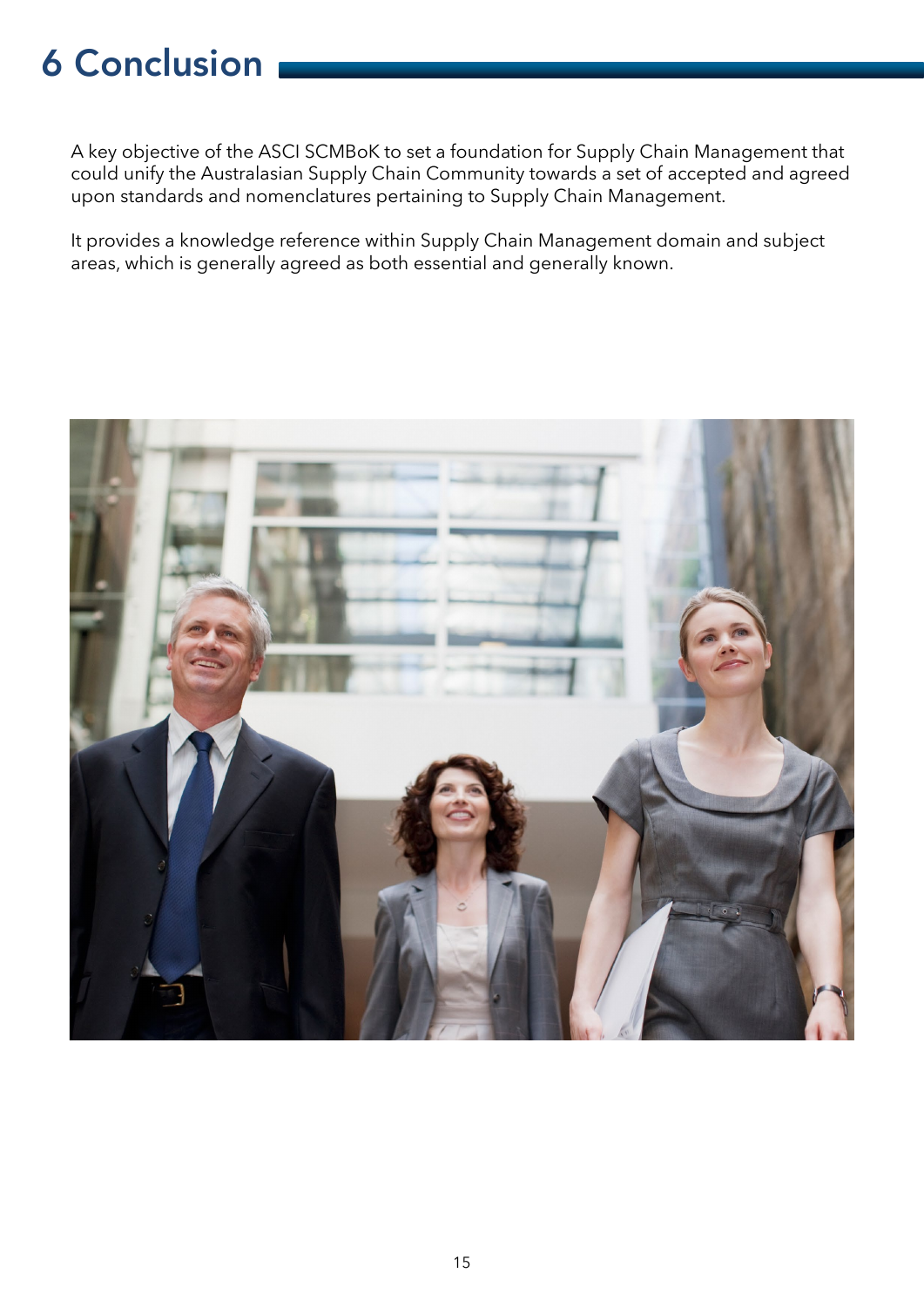# <span id="page-15-0"></span>7 Appendix Part I: Supply Chain Management

#### 7.1 Supply chain strategy

The total pattern of decisions that shape the long-term capabilities of the supply chain and their contribution to overall strategy.

#### 7.2 Supply chain management

The design, planning, execution and control and monitoring of supply chain activities with the objective of creating net value, building a competitive infrastructure, leveraging worldwide logistics, synchronising supply with demand, and measuring performance globally

### 7.3 Performance measurement system

A system for collecting, measuring and comparing a measure to a standard for a specifc criterion for an operation, item, good, service, business

### 7.4 Supply Chain Operations Reference (SCOR)

A process reference model across cross industry standard diagnostic tool for supply chain management

### 7.5 Sustainability

Activities that provide present benefit without compromising the needs of future generations

#### 7.6 Risk management

The process of how to identify and manage risk

#### 7.7 Inventory Management

The branch of business management concerned with planning and controlling inventories

#### 7.8 Supply management

The business processes related to obtaining and managing products and services needed to operate a business or other types of organisations

#### 7.9 Supply chain planning

The determination of a set of policies and procedures that govern the operation of a supply chain

#### 7.10 Demand management

The function of recognising all demands for goods and services to support the marketplace.

### 7.11 Customer Relationship Management (CRM)

The collection and analysis of information designed for sales and marketing support to understand and support existing and potential customer needs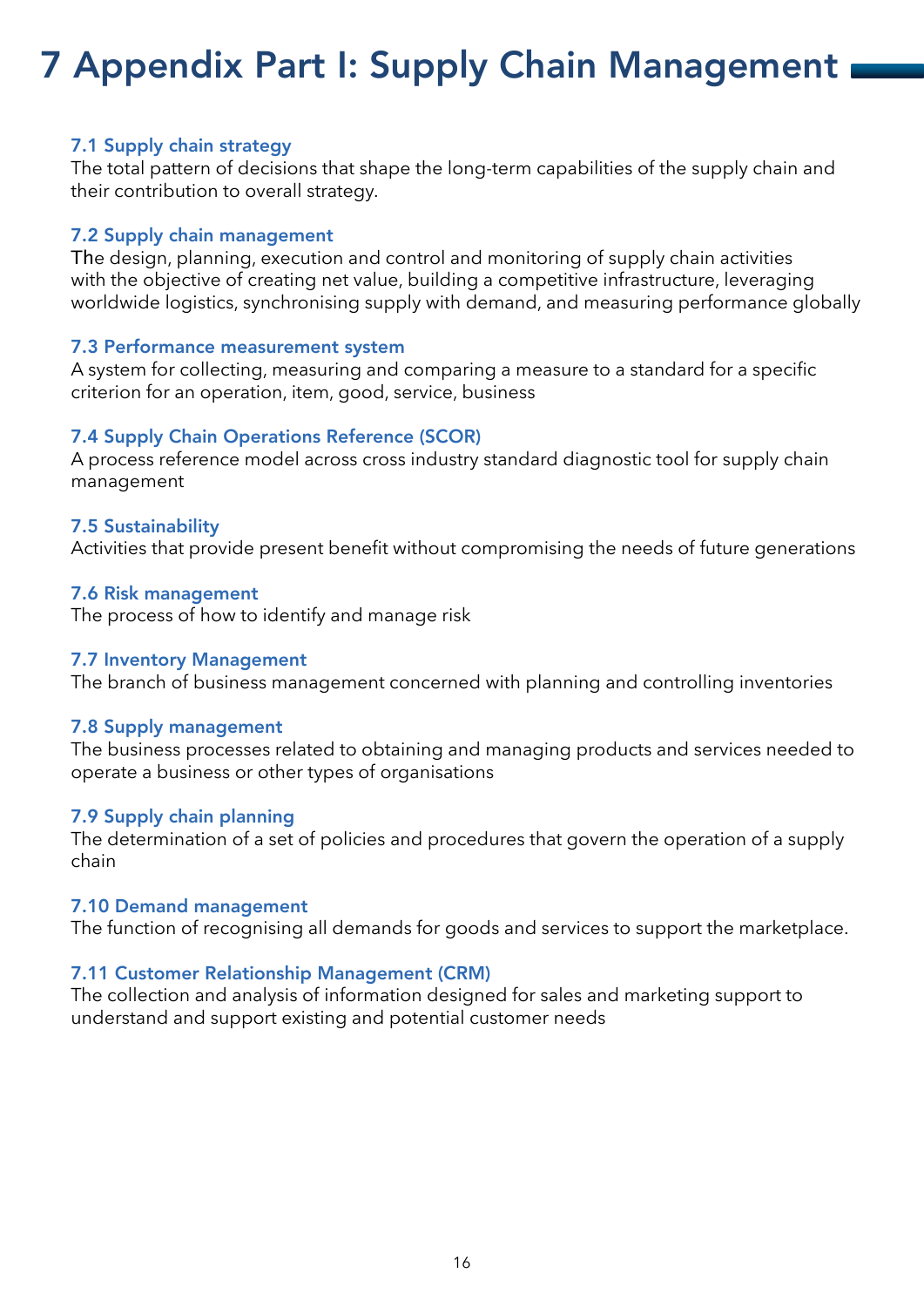# <span id="page-16-0"></span>7.12 Supplier Relationship Management (SRM)

A comprehensive approach to managing an enterprise's interactions with the organisations that supply the goods and services the enterprise uses

### 7.13 Logistics

The art and science of obtaining, producing and distributing material and product in the proper place and proper quantities

### 7.14 Supply chain design

The determination of how to structure a supply chain

### 7.15 Reverse logistics

A complete supply chain dedicated to the reverse flow of products and materials for the purpose of returns, repair, remanufacture and/or recycling

#### 7.16 Compliance

The state of aligning with guidelines, regulations and legislation by outside parties such as vendors, industry organisations and governments

### 7.17 Demand driven supply network

A situation where a customer purchase initiates real time information flows through the supply chain which then causes movement of product through the network

### 7.18 Supply chain technologies

The terms concepts, philosophies, hardware, software and other attributes used in supply chain management

#### 7.19 Value chain

The functions within a company that add value to the goods and services that the organisation sells to customers and for which it receives payment

#### 7.20 Transaction channel

A distribution network that deals with change of ownership of goods and services including the activities of negotiation, selling and contracting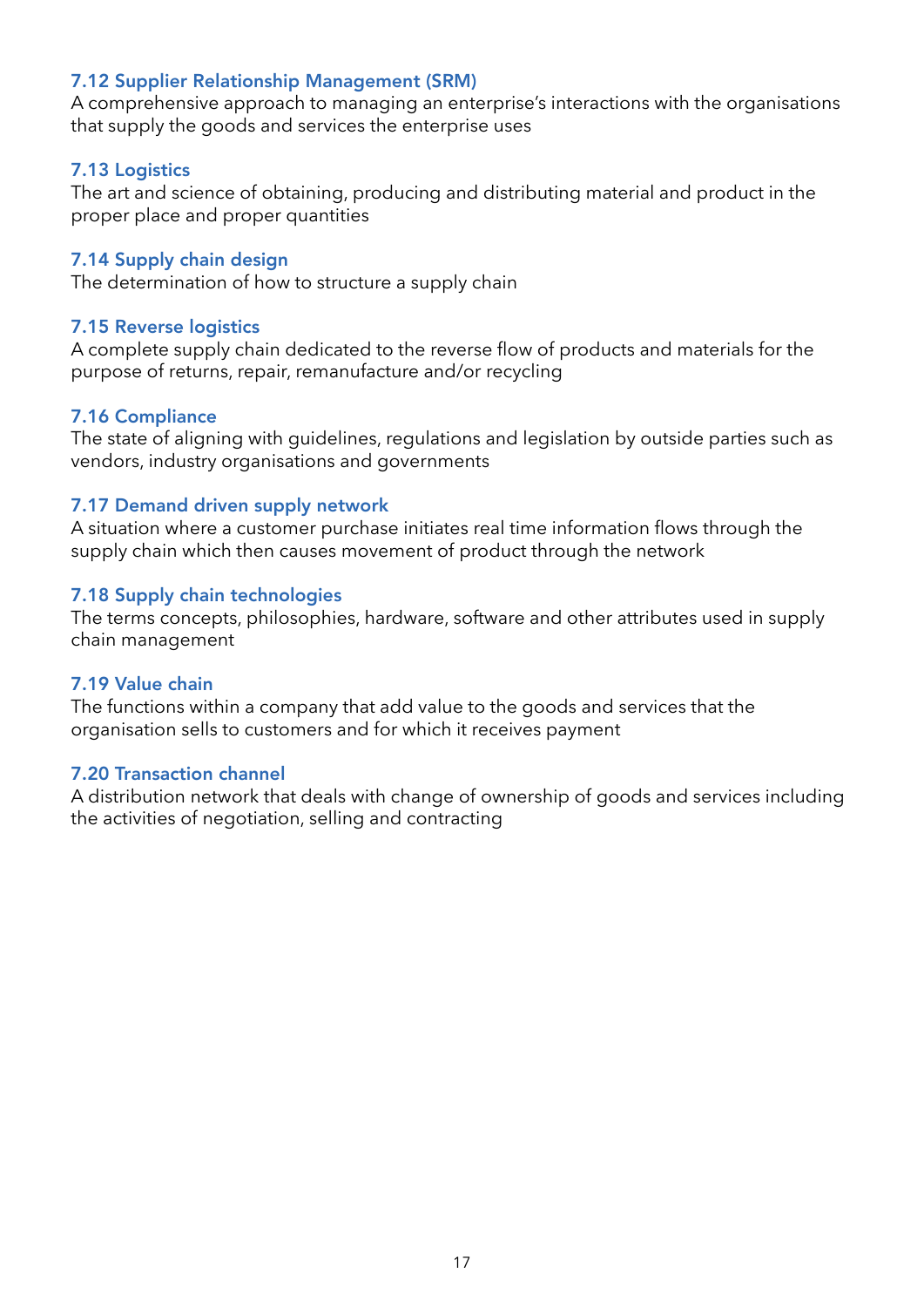# <span id="page-17-0"></span>8 Appendix Part II: Operations Management

#### 8.1 Operations strategy

The total pattern of decisions that shape the long-term capabilities of an operation and their contribution to overall strategy.

#### 8.2 Operations management

The effective planning, scheduling, use and control of manufacturing or service organisation.

#### 8.3 Manufacturing planning & control system

A closed loop information system that includes master planning, material requirements planning and capacity requirements planning

#### 8.4 Manufacturing environments

The framework in which manufacturing strategy is developed and implemented.

#### 8.5 Process manufacturing

Production that adds value by mixing, separating, forming and/or chemical reactions.

#### 8.6 Service industry

All organisations except farming, mining and manufacturing.

#### 8.7 Enterprise Resource Planning

Framework for organising, defining and standardising the business processes necessary to effectively plan and control an organisation so the organisation can use its internal knowledge to seek external advantage.

#### 8.8 Inventory management

The branch of business management concerned with planning and controlling inventories.

#### 8.9 Supply chain management

The design, planning, execution and control and monitoring of supply chain activities with the objective of creating net value, building a competitive infrastructure, leveraging worldwide logistics, synchronising supply with demand, and measuring performance globally.

#### 8.10 Distribution

The activities associated with the movement of material from manufacturer to customer.

#### 8.11 Capacity management

The function of establishing, measuring and monitoring and adjusting limits or levels of capacity in order to execute all manufacturing schedules.

#### 8.12 Demand forecasting

Forecasting demand for a particular good, component or service.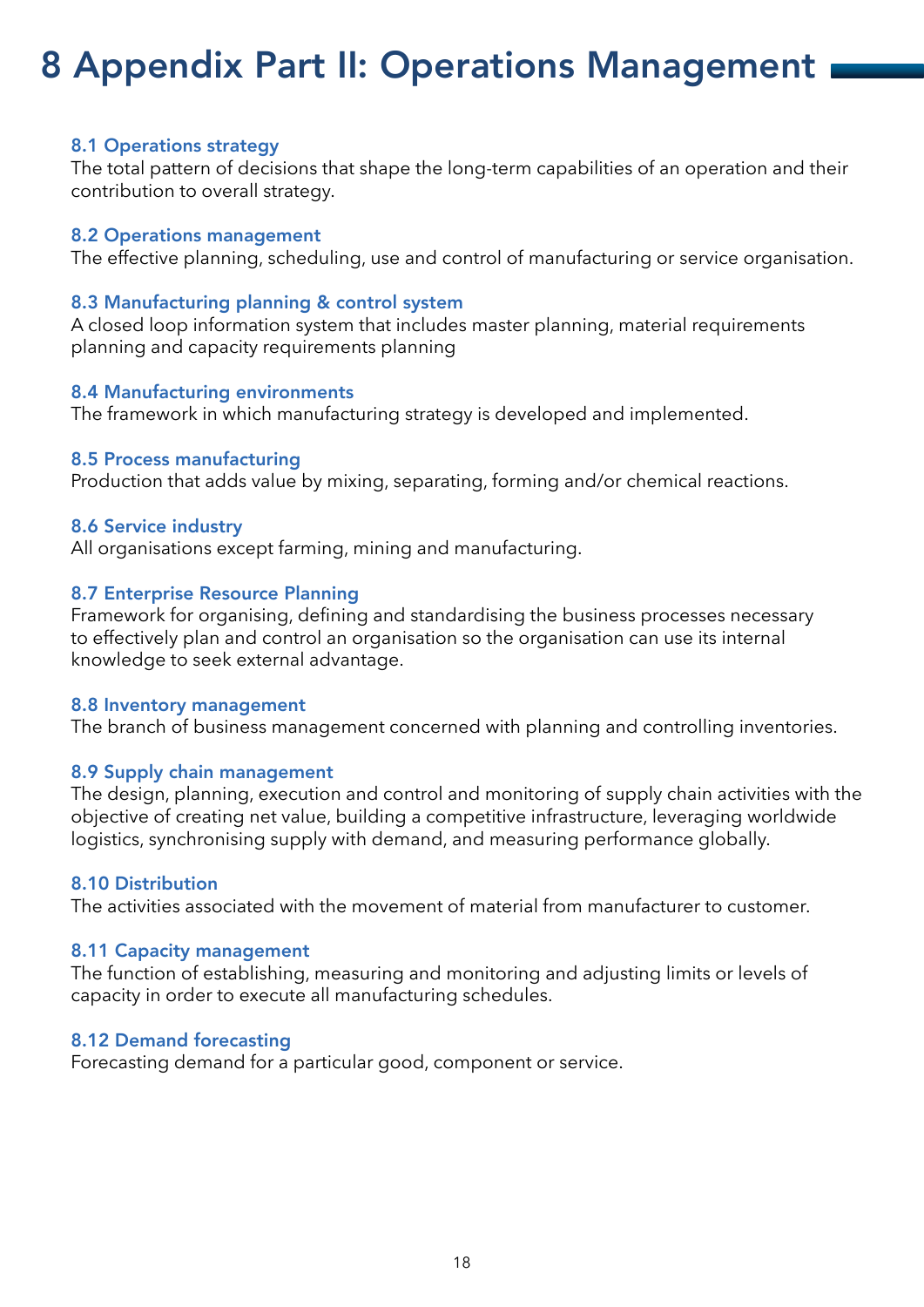### <span id="page-18-0"></span>8.13 Operations scheduling

The actual assignment of starting on completion dates to operations or groups of operations to show when this operations must be done if the manufacturing order is to be completed on time

#### 8.14 Performance measurement system

A system for collecting, measuring and comparing a measure to a standard for a specifc criterion for an operation, item, good, service, business.

#### 8.15 Management information systems

Integrated approach for providing interpreted and relevant data that can help managers make decisions.

#### 8.16 Industrial engineering

The engineering discipline concerned with facilities layout, methods, measurement and improvement, statistical quality control, job design and evaluation, and the use of management sciences to solve business problems.

#### 8.17 Process engineering

The discipline of designing and improving manufacturing equipment and production process to support the manufacture of a product line.

#### 8.18 Materials management

The grouping of managing functions supporting the complete cycle of material flow, from purchase and internal control of production materials to the planning and control of work in process to the warehouse, shipping and distribution of the finished product.

#### 8.19 Supplier relationship management

A comprehensive approach to managing an enterprise's interactions with organisations that supply the goods and services the enterprise uses.

#### 8.20 Demand driven supply network

A situation where a customer purchase, initiates real-time information flows through the supply chain, which then causes movement of product though the network.

#### 8.21 Purchasing

The function of and responsibility for procuring materials, supplies and services.

#### 8.22 Quality

Conformance to requirements or fitness for use

#### 8.23 Accounting

The function of maintaining, analysing and explaining the fnancial records and status of the organisation.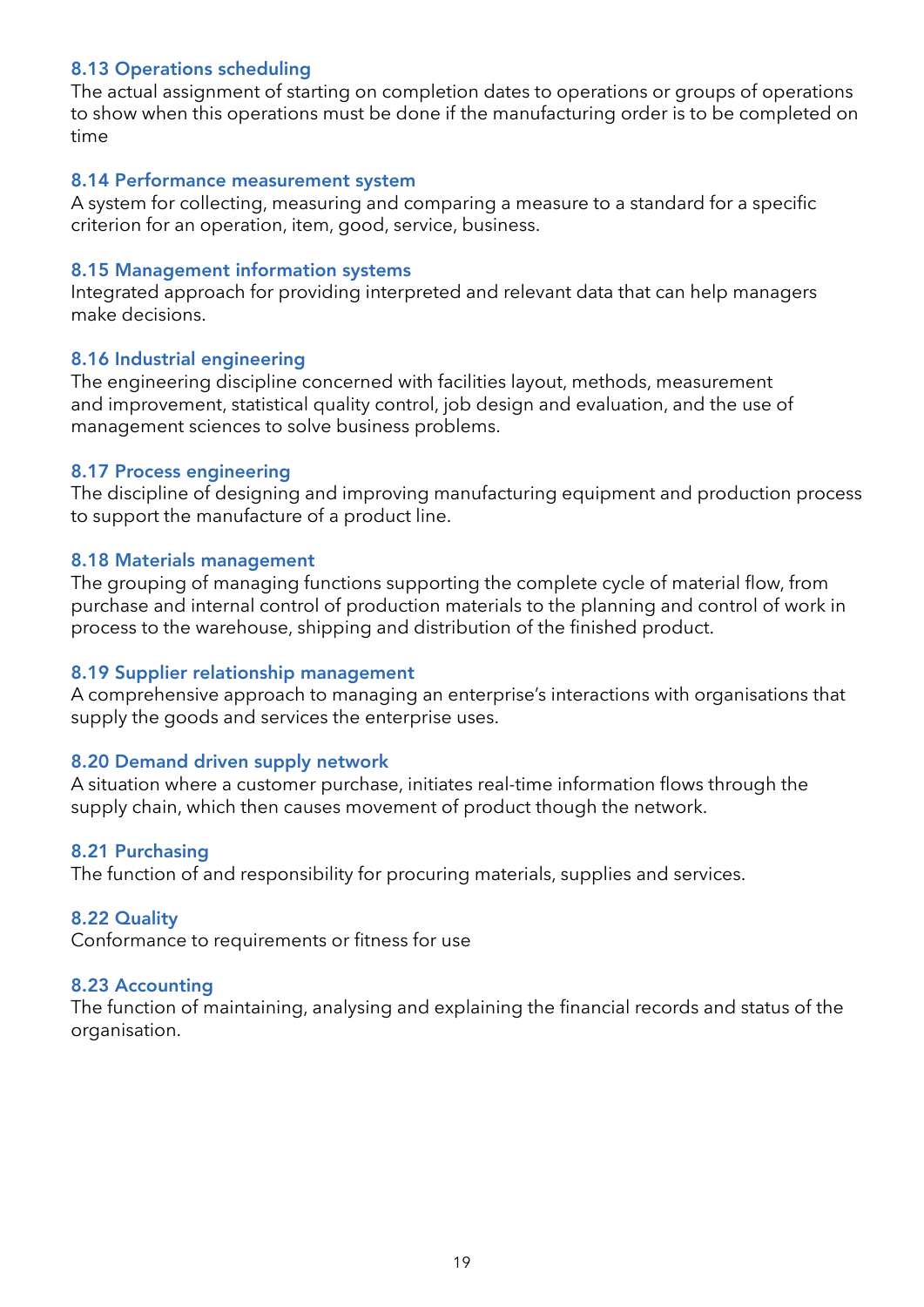# 9 Appendix Part III: Logistics Management

#### 9.1 Logistics Management

The management of the forward and reverse movement, handling, and storage of goods between origin and destination points..

#### 9.2 Logistics strategy

A plan for the logistics elements of a business including warehousing, information systems, and transportation that is aligned with the overall business strategy.

#### 9.3 Inventory management

The branch of business management concerned with planning and controlling inventories.

#### 9.4 Warehouse management

The management of the activities related to receiving, storing and shipping materials to and from production or distribution locations.

#### 9.5 Order management

The planning, directing, monitoring and controlling of the processes related to customer orders, manufacturing orders and purchase orders.

#### 9.6 Materials handling

The movement of items from one point to another inside a facility.

#### 9.7 Packaging

Materials surrounding an item to protect it from damage, able identification and improve efficiency in movement.

#### 9.8 Global logistics

International transactions in sourcing and distributing goods, services and capital.

#### 9.9 Reverse logistics

A complete supply chain dedicated to the reverse flow of products and materials for the purpose of returns, repair, remanufacture and/or recycling.

#### 9.10 Logistics network design

The design and periodic review of inbound and outbound transportation networks, all types of warehouses by number, location, size, layout and optimum mix of inventory levels per location to meet the organisation's strategic goals.

#### 9.11 Transportation

The function of planning, scheduling and controlling activities related to mode, vendor and movement of inventories into and out of an organisation.

#### 9.12 Demand management

The function of recognising all demands for goods and services to support the marketplace.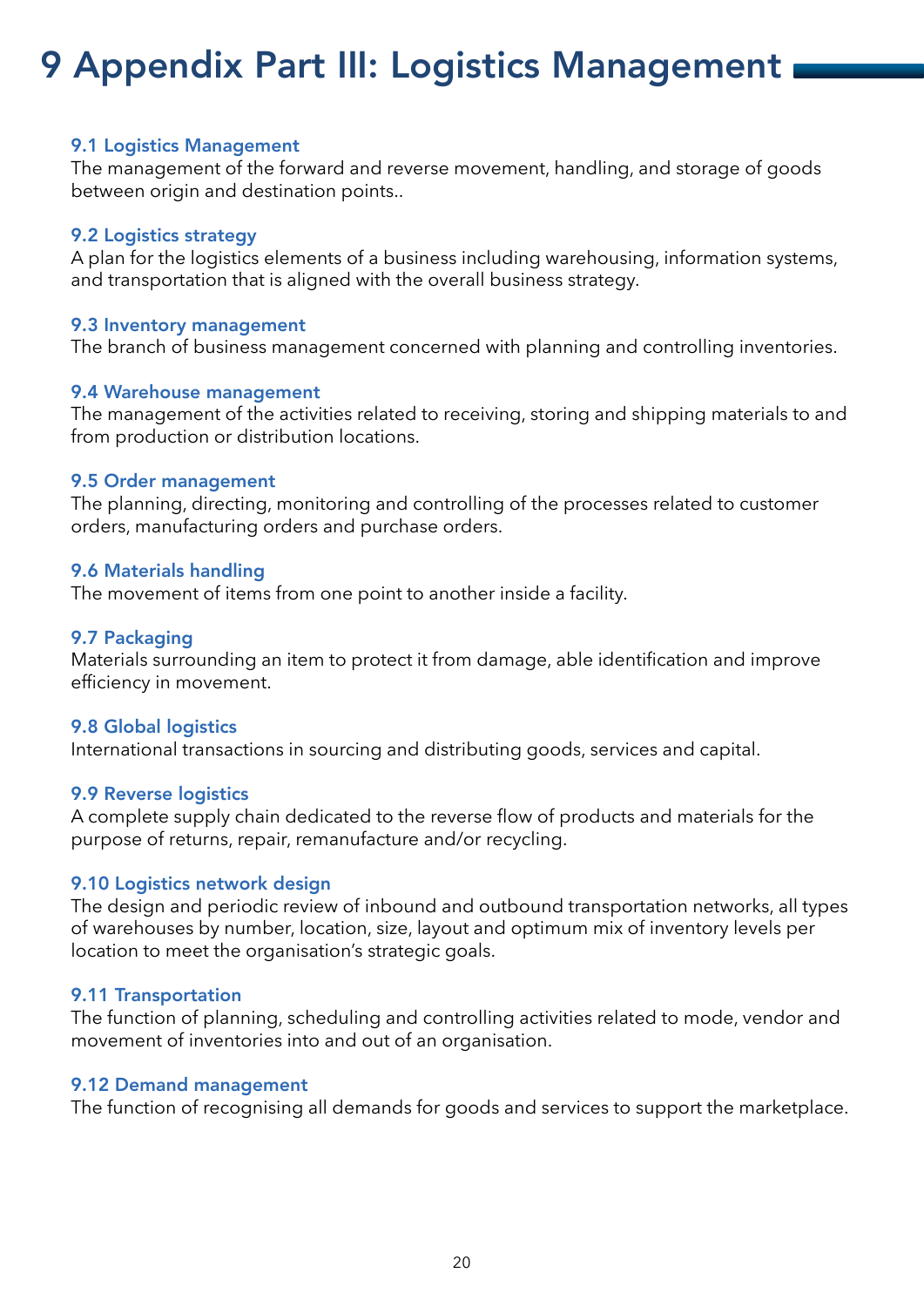### <span id="page-20-0"></span>9.13 Capacity planning

A long- to medium- term planning process resulting in providing the logistics capacity to meet actual demand.

#### 9.14 Sourcing and procurement

The process of identifying a company that provides a needed goods or service.

#### 9.15 Customer service management

A process that enables a business to offer post-purchase service and information to the customer.

#### 9.16 Risk management

The process of how to identify and manage risk.

#### 9.17 Sustainability

Activities that provide present benefit without compromising the needs of future generations.

#### 9.18 Management information systems

Integrated approach for providing interpreted and relevant data that can help managers make decisions.

#### 9.19 Performance measurement system

A system for collecting, measuring and comparing a measure to a standard for a specifc criterion for an operation, item, good, service, business.

#### 9.20 Supply chain management

The design, planning, execution and control and monitoring of supply chain activities with the objective of creating net value, building a competitive infrastructure, leveraging worldwide logistics, synchronising supply with demand, and measuring performance globally.

### 9.21 Procurement

The business functions of procurement planning, purchasing, inventory control, traffic, receiving, incoming inspection and salvage operations.

#### 9.22 Logistic cost concept

n logistics, the idea that all logistical decisions that provide equal service levels should favour the option that minimises the total of all logistical costs and not be used on cost reductions in one area alone.

#### 9.23 Regulations

The laws and regulations governing the complex interactions and trade activities globally.

#### 9.24 Continuous improvement

The act of making incremental, regular improvements and upgrades to a process or product in search of excellence.

#### 9.25 Distribution

The activities associated with the movement of material from manufacturer to customer.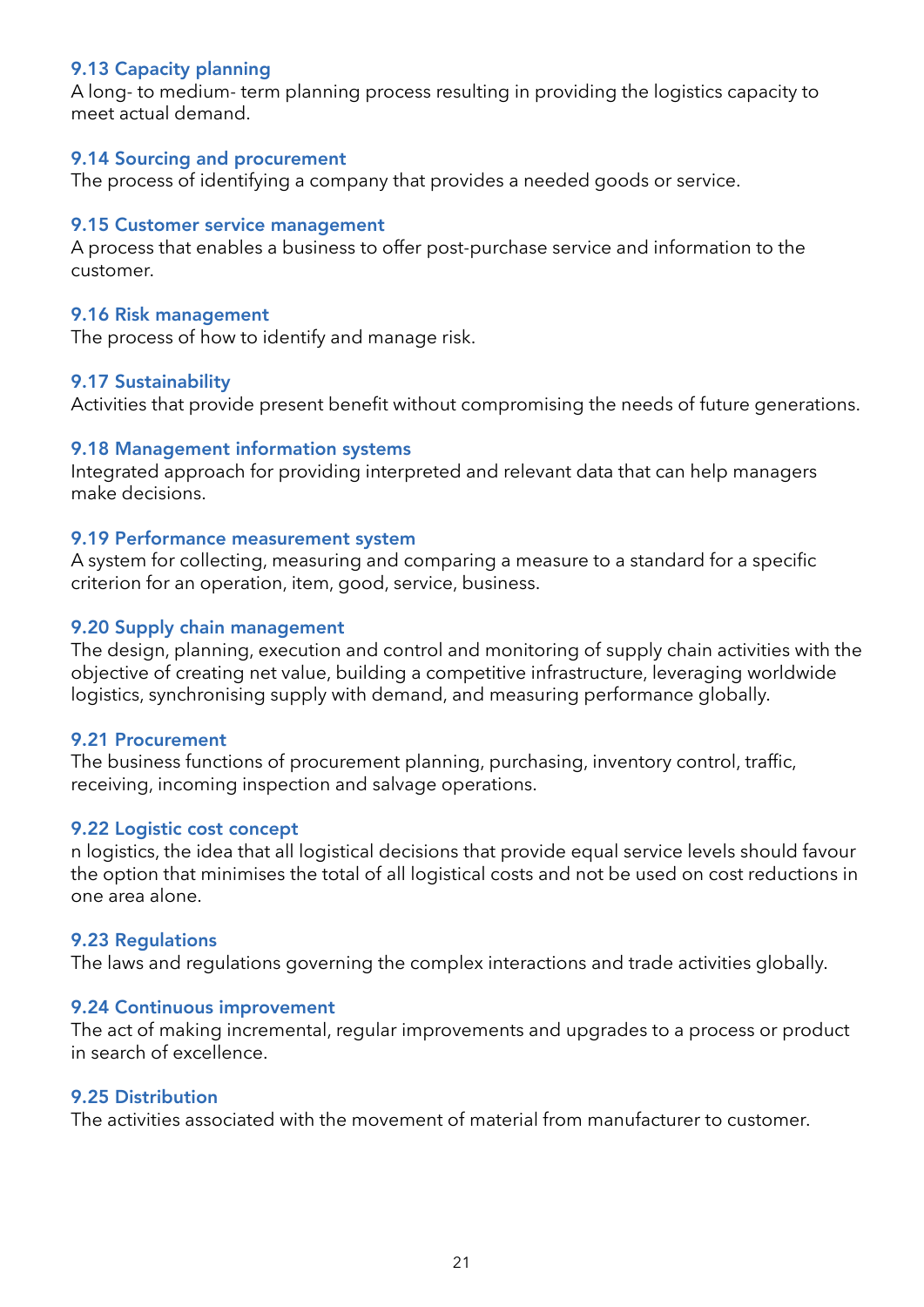# 10 Appendix Part IV: Supply Management

#### 10.1 Supply management

The identifcation, acquisition, access, positioning and management of resources and related capabilities that an organization needs in the attainment of its strategic objectives.

#### 10.2 Contract management

Refers to contracted related administrative activities such as bid invitation, bid evaluation, contract awarding, contract implementation, measurement of work completion, and payment computation.

### 10.3 Negotiation

The processes by which a buyer and vendor, agree upon the purchase of an item.

### 10.4 Supplier relationship management

A comprehensive approach to managing an enterprise's interactions with the organisations that supply the goods and services the enterprise uses.

### 10.5 Sourcing

The process of identifying a company that provides a needed good or service.

### 10.6 Forecasting

The business function that attempts to predict sales and use of products so they can be purchased or manufactured in appropriate quantities.

#### 10.7 Logistics

The art and science of obtaining, producing and distributing material and product in the proper place and proper quantities.

#### 10.8 Inventory management

The branch of business management concerned with planning and controlling inventories.

#### 10.9 Project management

The use of skills and knowledge in coordinating the organising, planning, scheduling, directing, controlling, monitoring and evaluating of prescribed activities to ensure stated objectives of a project, manufactured good or service are achieved.

#### 10.10 Product development

The process of creating new products or services that offer new or additional benefits and value to the customer.

### 10.11 Quality

Conformance to quality or fitness for use.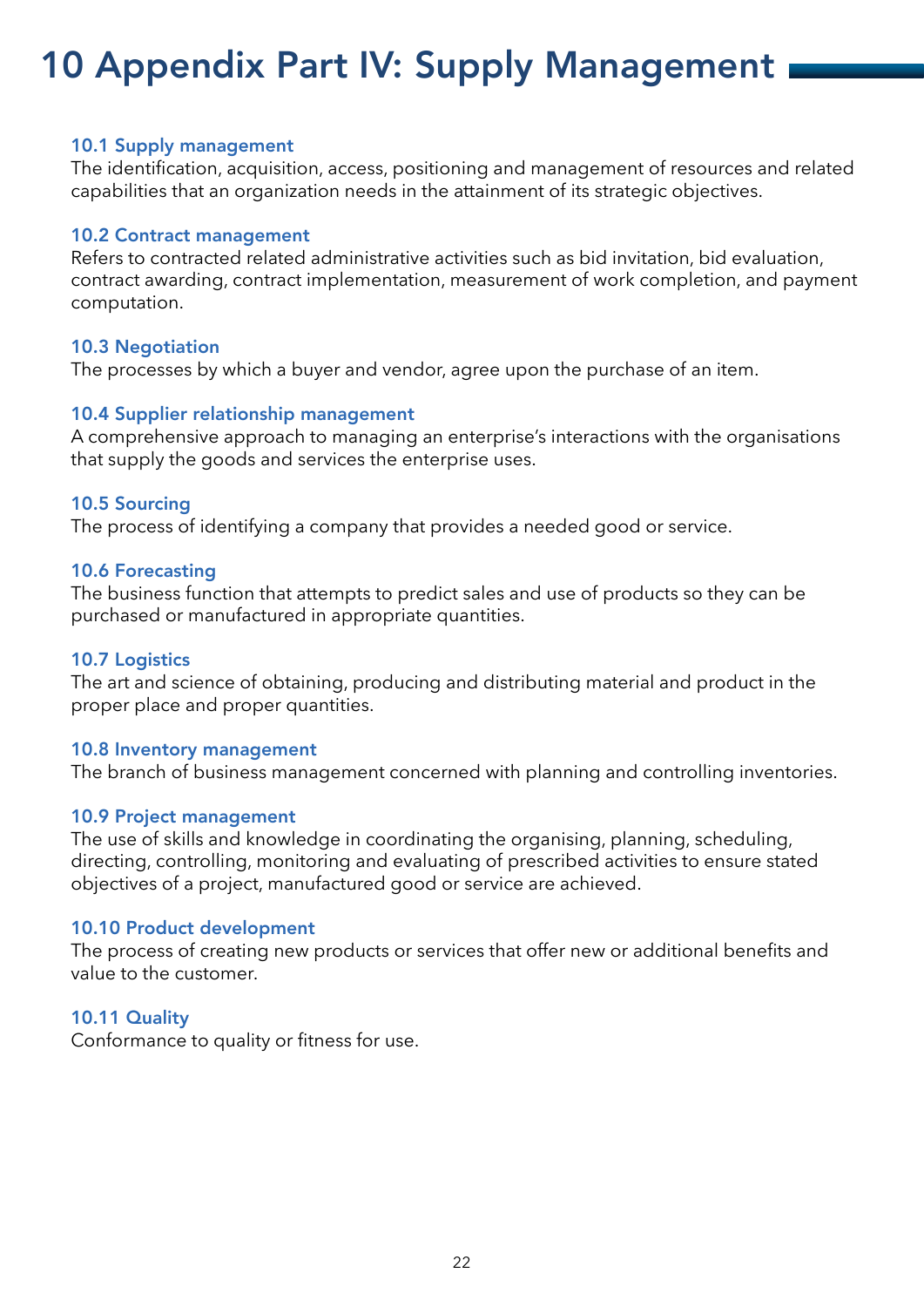### 10.12 Risk

The process of how to identify and manage risk.

#### 10.13 Compliance

The state of aligning with guidelines, regulations and legislation by outside parties such as vendors, industry organisations and governments.

### 10.14 Corporate social responsibility

Corporate initiative to assess and take responsibility for the company's effects on environmental and social wellbeing.

### 10.15 Budgeting

A business process that includes estimates of future costs and revenues related to expected activities.

#### 10.16 Cost management

Process and procedures for planning the allocation of funds and monitoring expenditure against authorised budgets.

### 10.17 Supply financing strategies

Planning and implementing financial arrangements with suppliers to meet the financial goals and objectives of the business.

### 10.18 Performance measurement system

A system for collecting, measuring and comparing a measure to a standard for a specifc criterion for an operation, item, good, service, business.

### 10.19 Planning

The process of setting goals and choosing various ways to use the organisation's resources to achieve the goals.

### 10.20 Leadership

A process of infuence which maximises the efforts of offers towards the achievement of a goal.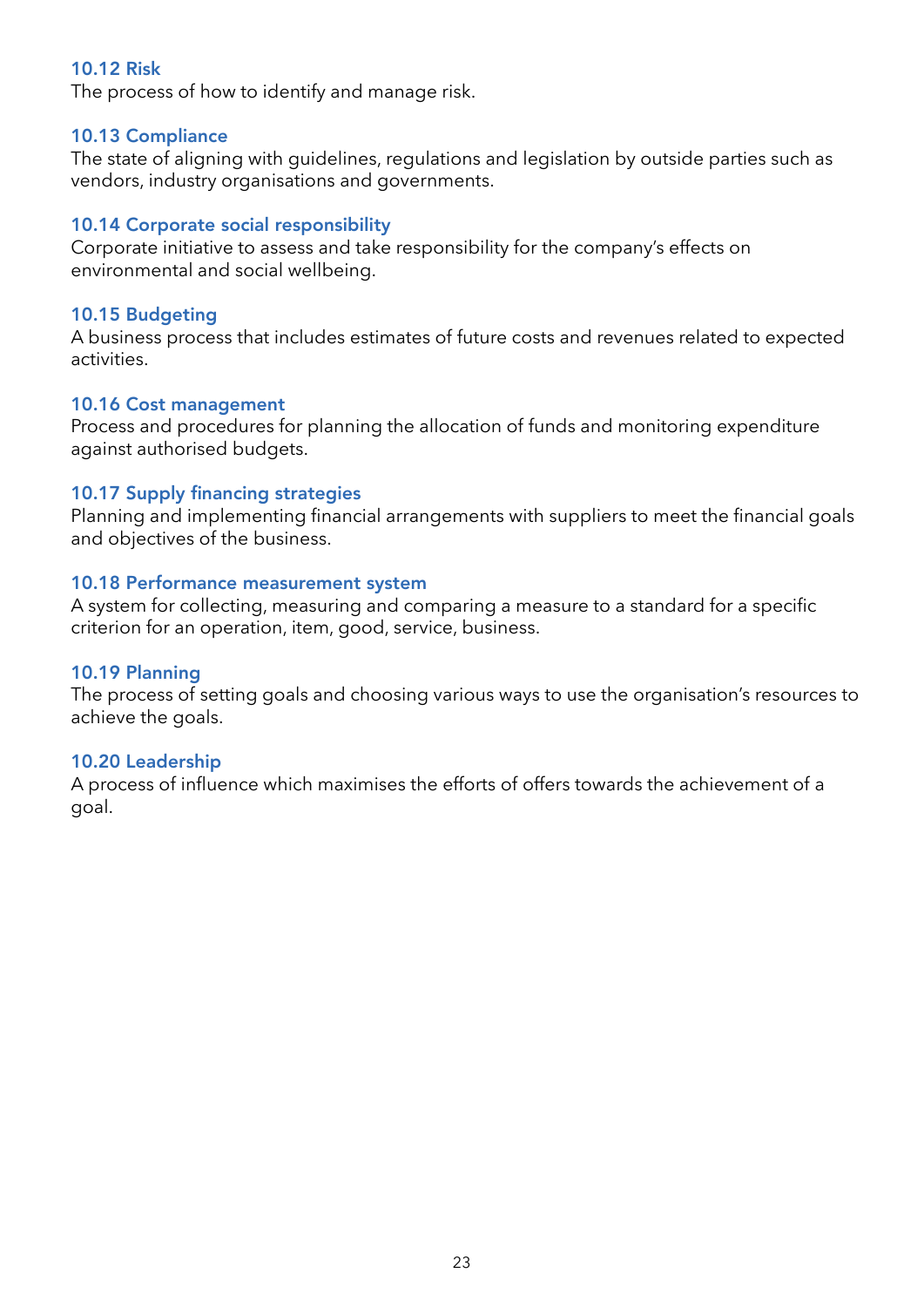# 11 Referenced Materials

• APICS Operations Management Body of Knowledge Framework, 3rd Edition http://www. apics.org/docs/default-source/industry-content/apics-ombok-

framework.pdf?sfvrsn=2

• Certifed in Logistics Transport and Distribution: http://www.apics.org/credentialseducation/credentials/cltd

• APICS Dictionary, APICS The Association for Operations Management, Fifteenth Edition, 2016. (App, APICS Dictionary)

• Ptak, C., Smith, C., Demand Driven Materials Requirements Planning, Industrial Press, Inc., 2016

• Institute for Supply Management: "ISM Glossary of Key Supply Management Terms: Sixth Edition"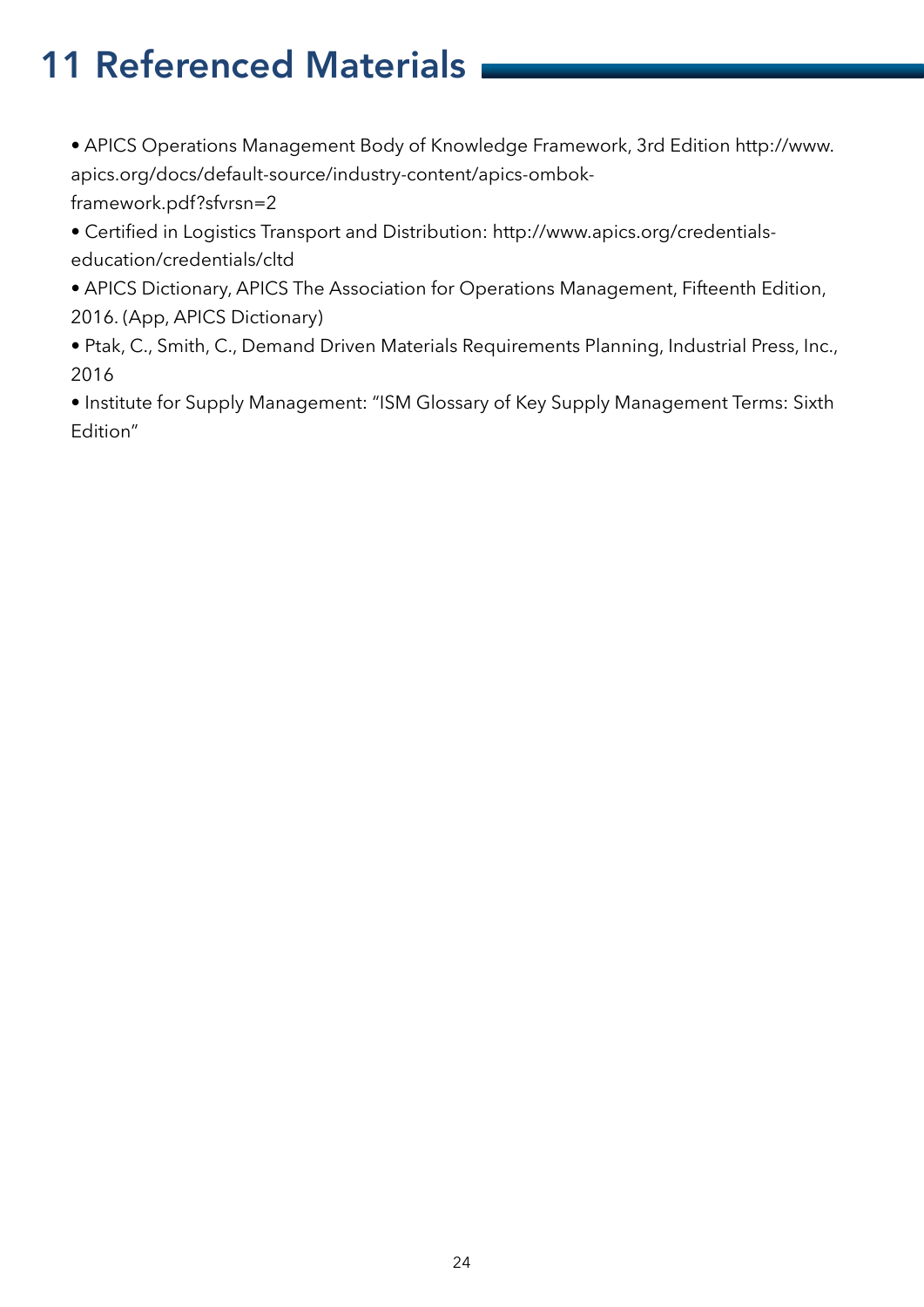# <span id="page-24-0"></span>12 Glossary of Acronyms

- APICS: The Association for Supply Chain Management
- APICSOMBOK: APICS Operations Management Body of Knowledge
- ASCI SCMBoK: Australasian Supply Chain Institute Supply Chain Management Body of Knowledge
- CLTD: Certifed in Logistics, Transportation and Distribution
- CPIM: Certifed in Production and Inventory Management
- CPSM: Certifed Professional in Supply Management
- CRM: Customer Relationship Management
- CSCP: Certifed Supply Chain Professional
- DDI: Demand Driven Institute
- ISM: Institute for Supply Management
- SCM: Supply Chain Management
- SCOR: Supply Chain Operations Reference
- SRM: Supplier Relationship Management